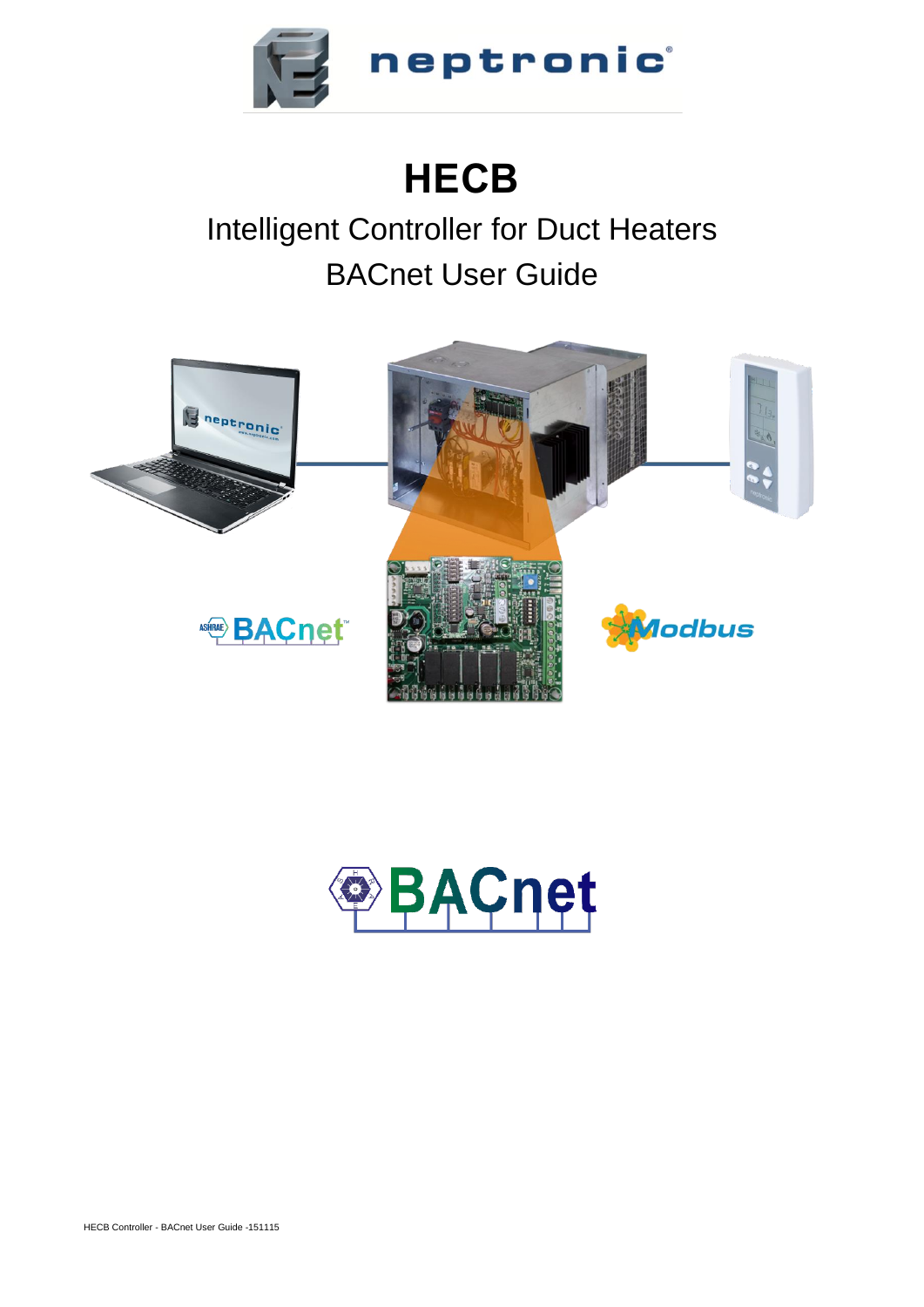

## **List of Tables**

## Contents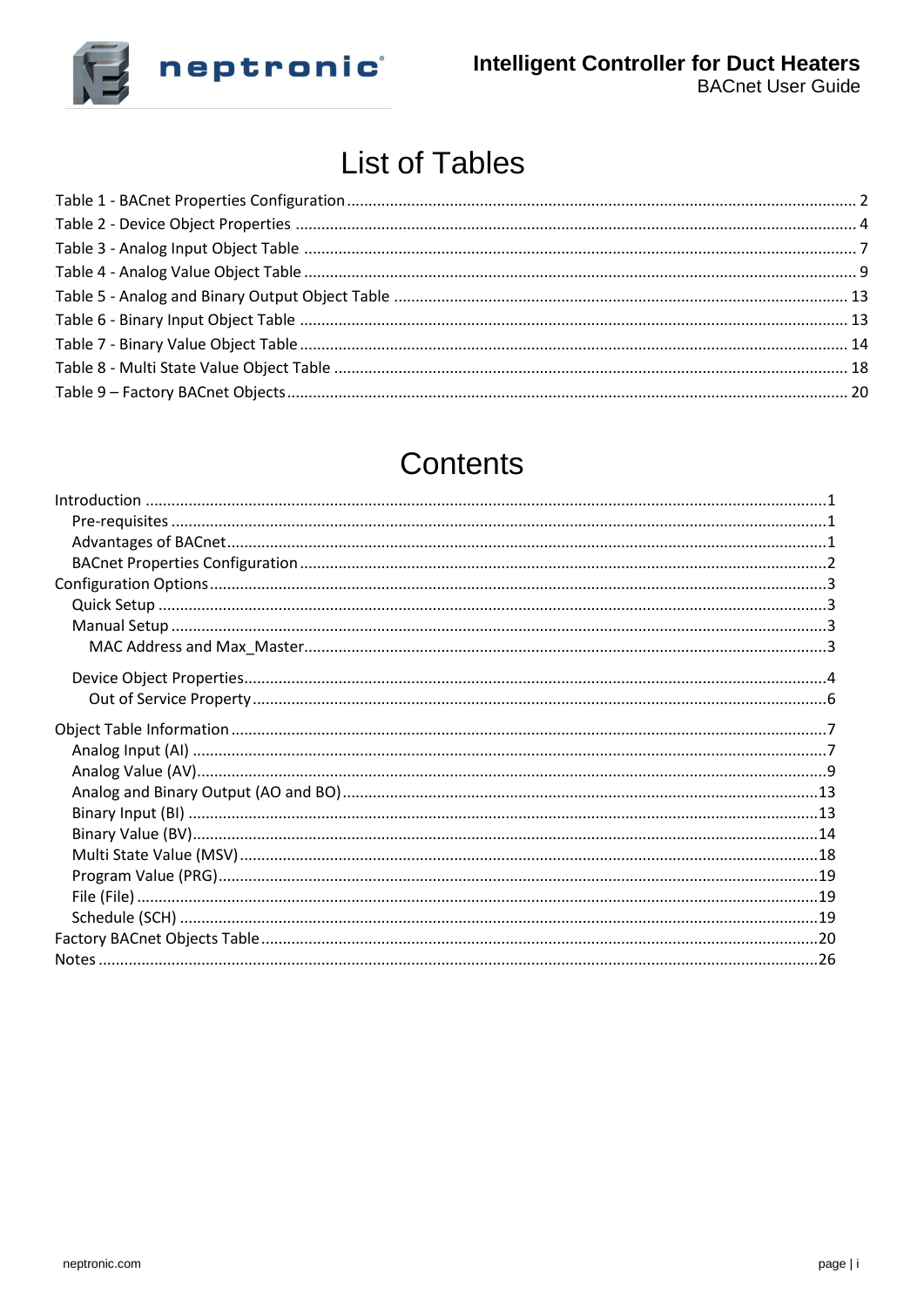

# **Introduction**

The Intelligent Controller for Duct Heaters (HECB) BACnet® Communication Module user guide provides information about using the HECB with BACnet communications feature. The BACnet communication protocol for building automation and control networks enables communication between client devices within a network. The HECB controller provides a BACnet network interface between BACnet client devices and Neptronic Controller series devices. It uses the BACnet Master Slave/Token Passing (MS/TP) protocol at the BACnet MAC layer.

#### **Pre-requisites**

The BACnet communication user guide assumes that you are familiar with the concepts of BACnet and its terminology.

### **Advantages of BACnet**

BACnet enabled controllers have the following advantages:

- *Quick Message Transmission.* The HECB controller uses a synchronous implementation for BACnet messages making it quick and efficient. Each BACnet confirmed service request is answered as quickly as possible without using the **Reply Postponed** frame. The MS/TP implementation is performed within **Tusage\_delay** of 15 minutes to ensure a Tusage timeout value within 20 minutes.
- *MS/TP Support.* The HECB controller supports a Full Master Node state machine for MS/TP. Max\_Master and the instances are configured to the device object through **BACnet WriteProperty** service. The MAC address is set via the DIP switches. Programming mode determines the MS/TP baud rate setting of 9600, 19200, 38400, and 76800. In the configuration mode, the device is configured through the device's keypad.
- *BIBB Support*. The HECB controller functions the same way as the B-ASC type profile server and supports the specific BIBB as per their relevant definitions.
	- o DM-DCC-B
	- o DM-DDB-B
	- o DM-DOB-B
	- o DS-RPM-B
	- o DS-RP-B
	- o DS-WPM-B
	- o DS-WP-B
- *Object Support*. The HECB controller supports a fixed list of BACnet visible values, which appear as Present\_Values of various BACnet standard object types in addition to a device object.
- *Alarms*. The HECB controller supports indication of various alarm conditions through value changes in properties of several objects. However, it does not generate BACnet event notifications.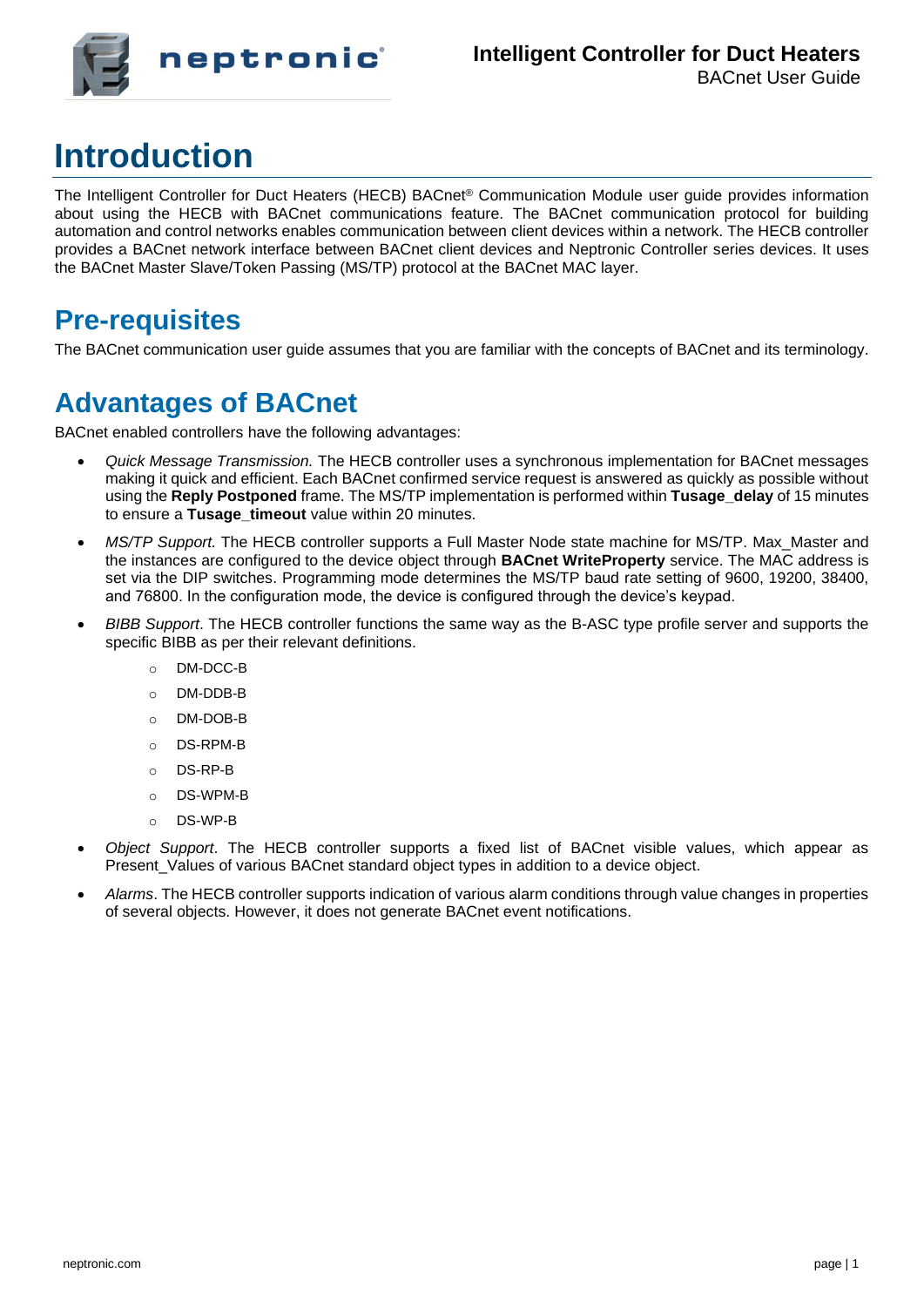

### **BACnet Properties Configuration**

To establish communication on the network, and guarantee a unique ID of devices in a BACnet system, the following properties may have to be configured.

**Table 1 - BACnet Properties Configuration**

| <b>Property</b>            | Default Value         | Configuration                                                                                                                                                                                                 |
|----------------------------|-----------------------|---------------------------------------------------------------------------------------------------------------------------------------------------------------------------------------------------------------|
| <b>MAC Address</b>         | 000                   | Set to a value between 000 and 127 via DIP switches. Can also be<br>set to a value between 000 and 254 via menu.<br>The values from 128-254 represent MS/TP non-token passing slave<br>devices.               |
| Device Instance            | Auto                  | • The controller automatically configures its device instance to<br>$153,000 + MAC$ address.                                                                                                                  |
|                            |                       | • The value can be set manually via the menu.                                                                                                                                                                 |
|                            |                       | The value can be set manually through the WriteProperty<br>service to Device Object.Object_Identifier.                                                                                                        |
|                            |                       | The device's Object_Identifier is a combination of the Device<br>Object_Type (8) and the Device_Instance (0-4194302),<br>therefore its decimal or hexadecimal representation tends to be<br>incomprehensible. |
|                            |                       | • For example, the Device_Instance=1000 has an equivalent<br>Object_Identifier of 0x020003E8 hexadecimal or 33555432<br>decimal.                                                                              |
| <b>Baud Rate</b>           | $0 = Auto$            | • The controller configures its baud rate automatically by detecting<br>the network upon connection.                                                                                                          |
|                            |                       | • The value can be set manually via the DIP switches from the<br>available values of Auto, 9600, 19200, 38400, 76800.                                                                                         |
| Max Master                 | 127                   | • Configure Max_Master value to increase network efficiency when<br>there are less than 127 devices on the network.                                                                                           |
|                            |                       | • The Max Master value can be configured through WriteProperty<br>service to the Device Object.Max_Master.                                                                                                    |
|                            |                       | For more information, refer to the MAC Address and Max Master<br>section.                                                                                                                                     |
| Device Object. Object Name | Name of the<br>device | Configure the name of the device through WriteProperty service<br>to the Device Object.Object_Name. For example, HECB.                                                                                        |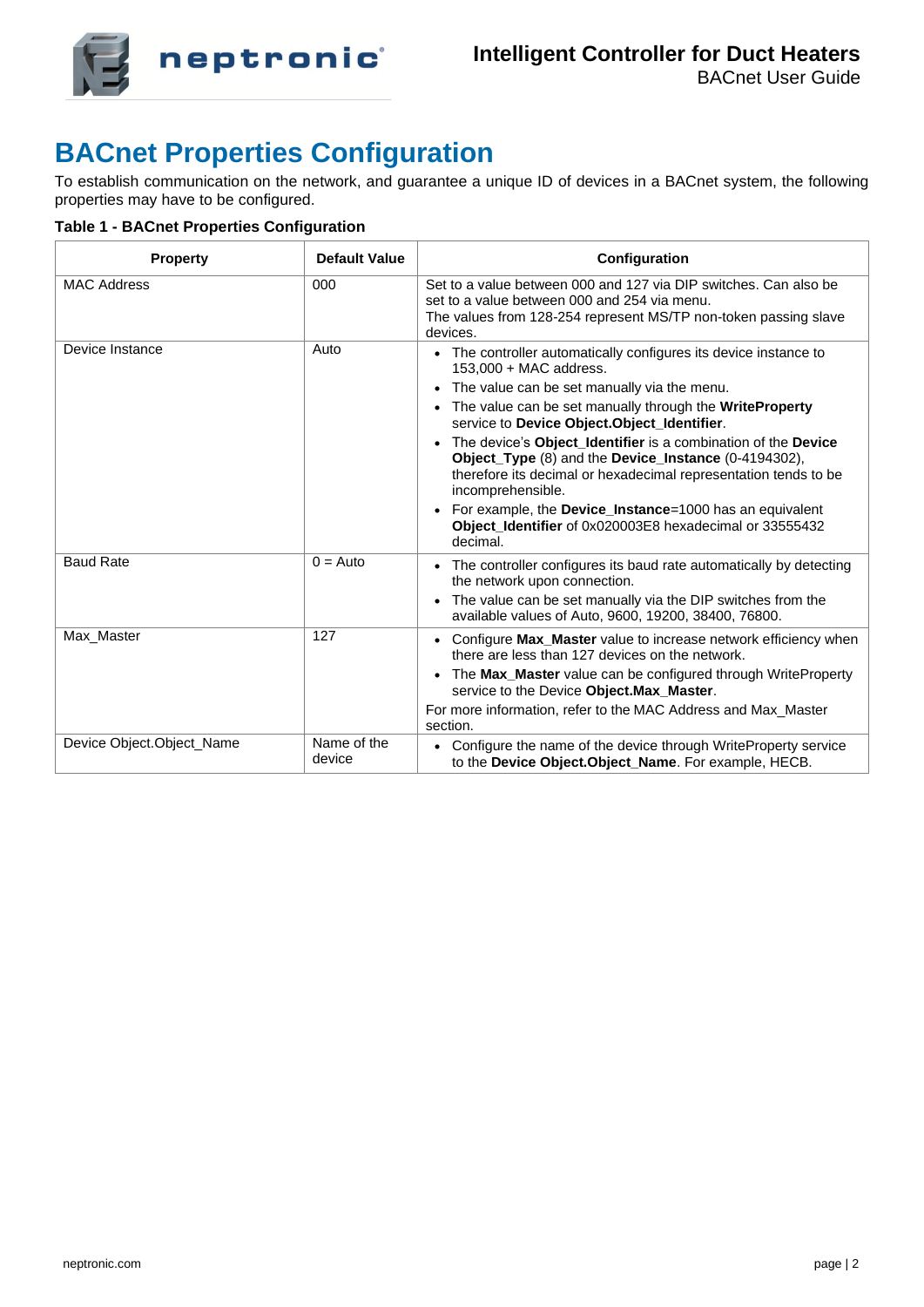

# **Configuration Options**

The following options enable you to configure and run the BACnet features of the controllers quickly.

### **Quick Setup**

Configure the controller's baud rate and device instance without programming.

- 1. Set a unique MAC address using the DIP switches located on the controller.
- 2. Connect the controller to the network and power it up.
- 3. The controller automatically configures the baud rate and device instance.
- 4. Repeat the steps for each controller.

#### **Manual Setup**

To use a **Device Instance** other than 153,000, and /or if your site has more than one controller network, go to the thermostat PGM menu.

- 1. Ensure the thermostat jumper is in the RUN position.
- 2. Press the **[\*]** and **[]** buttons simultaneously for 5 seconds. The "Enter Password" screen appears.
- 3. Enter the 637 password within 1 minute by using the arrow keys to increase or decrease the value and the **[\*]** and **[]** buttons to toggle between the digits.
- 4. Follow the menus to configure the MAC address, Max Master, Device Instance, and Baud Rate manually.

Configure the **Max\_Master** value through **WriteProperty** service to the **Device Object.Max\_Master** to increase network efficiency or if there are less than 127 devices on the network. For more information, refer to the MAC Address and Max Master section.

#### **MAC Address and Max\_Master**

The MAC address must be unique on the entire MS/TP network. However, having a unique MAC address and a high baud rate does not guarantee efficient operation of the controller and other MS/TP units on the MS/TP network. Some MAC address and Max\_Master combinations are more efficient than others. BACnet requires token-passing units to occasionally "poll" for other masters based on the MAC address and Max\_Master.

A poor combination of MAC addresses and Max\_Master can lead to a slower network due to lost time polling for masters that are not present. Unless there are 126 other units on the MS/TP network, the default Max\_Master value of 127 is not the most efficient choice for the controller. The Max\_Master default value of 127 was selected to ensure that any master, specifically a BACnet client can be found when the controller is initially started.

#### Examples of MAC Address and Max\_Master Configurations

The following are some of the examples to indicate the optimum combination of MAC address and Max\_Master configurations to ensure a quick and efficient output.

Example 1

- MAC=0. Max Master=127
- MAC=1, Max\_Master=127

This configuration is slow and inefficient because every time either unit is required to find another master unit, it has to poll 126 units until it finds the right one to pass the token.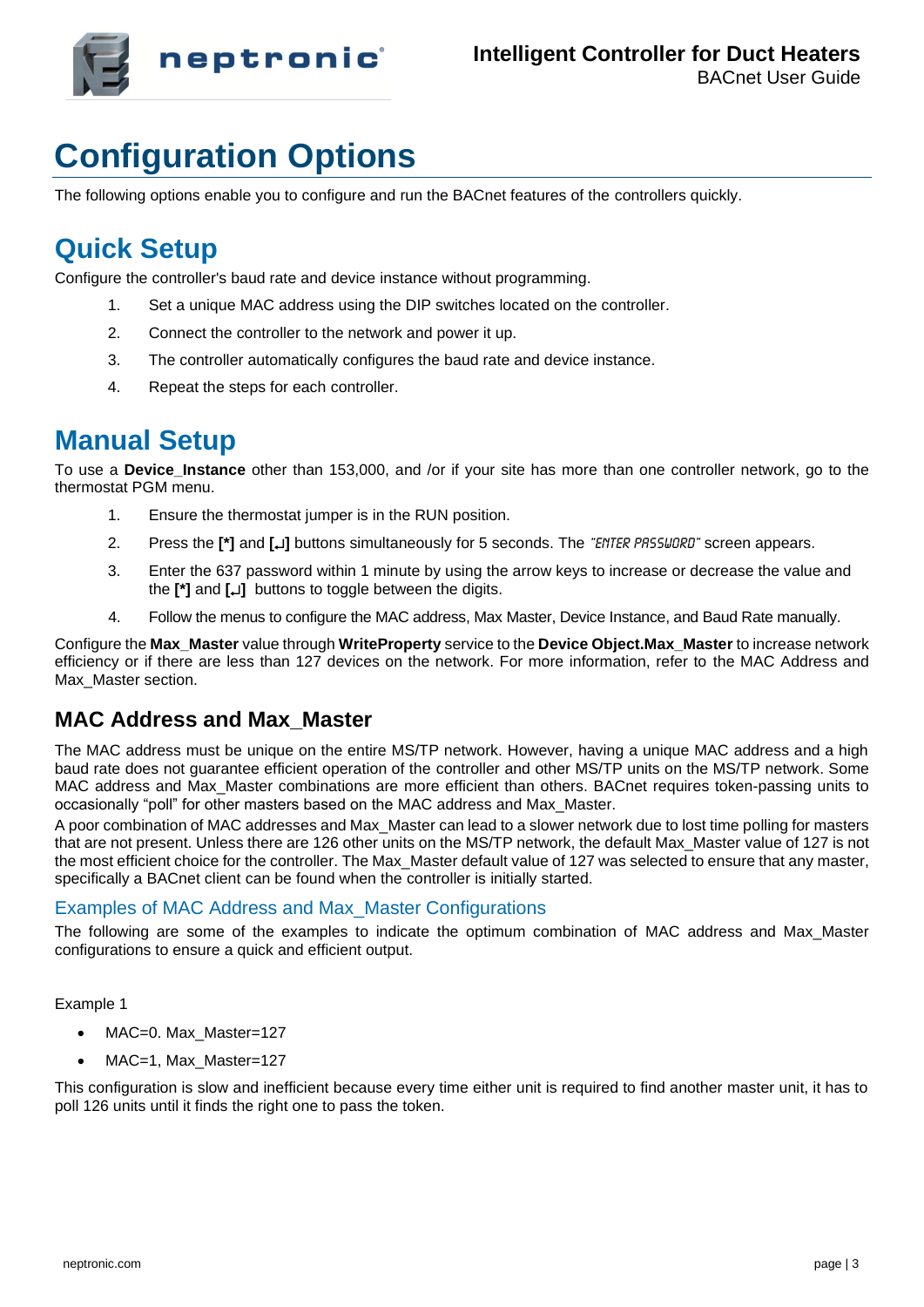

Example 2

- MAC=0. Max\_Master=5
- MAC=1 to MAC=4 are not used
- MAC=5, Max Master=5

This configuration is better than Example 1 but it is still slower. The Max\_Master is set to the most efficient value but the gap between the two MAC addresses is high. Therefore, each unit must poll four units until it finds the right one to pass the token.

Example 3

- MAC=0. Max\_Master=1
- MAC=2, Max Master=2

This is an incorrect configuration. The MAC=0 will never find MAC=2 because it will never poll for the master MAC address=2.

#### Example 4

- MAC=0. Max Master=3
- MAC=1, Max\_Master=3
- MAC=2, Max Master=3
- MAC=3, Max\_Master=3

This is an efficient configuration as the units are numbered consecutively. As a general guideline, the most efficient setup for an MS/TP network is one in which the units are consecutively numbered starting at MAC address 0 and having Max\_Master=the maximum MAC address in the system. If consecutive numbering is not possible, then the next most efficient setup is one in which all units have Max\_Master=the maximum MAC address in the system.

### **Device Object Properties**

The following table lists all the BACnet properties supported for the device object. The W indicates that the property is writable using the BACnet **WriteProperty** service.

#### **Table 2 - Device Object Properties**

| <b>Property</b>              | Value                                                                                                                                                                                                                                                | <b>Writable</b> |
|------------------------------|------------------------------------------------------------------------------------------------------------------------------------------------------------------------------------------------------------------------------------------------------|-----------------|
| Object_Identifier            | Programmable where the instance part of the Object_Identifier is in the range of 0-<br>$\bullet$<br>4194302<br>The device instance must be unique system-wide<br>٠<br>The default value for the device instance=153000 (Vendor_Identifier*1000)<br>٠ | W               |
| Object_Name                  | Programmable up to 32 characters<br>٠<br>The device name must be unique system-wide<br>The default value is Model Name<br>٠                                                                                                                          | W               |
| Description                  | Programmable up to 32 characters<br>٠<br>The default value is Intelligent Controller for Duct Heaters.<br>٠                                                                                                                                          | W               |
| Object_Type                  | Device                                                                                                                                                                                                                                               |                 |
| System_Status                | Operational                                                                                                                                                                                                                                          |                 |
| Vendor_Identifier            | Always 153                                                                                                                                                                                                                                           |                 |
| Vendor_Name                  | Always Neptronic                                                                                                                                                                                                                                     |                 |
| Model_Name                   | Example, HECB.                                                                                                                                                                                                                                       |                 |
| Firmware_Revision            | currently, V1.xx.xx                                                                                                                                                                                                                                  |                 |
| Application_Software_Version | currently, 2.03                                                                                                                                                                                                                                      |                 |
| Protocol_Version             | Always 1                                                                                                                                                                                                                                             |                 |
| Protocol_Revision            | Always 14                                                                                                                                                                                                                                            |                 |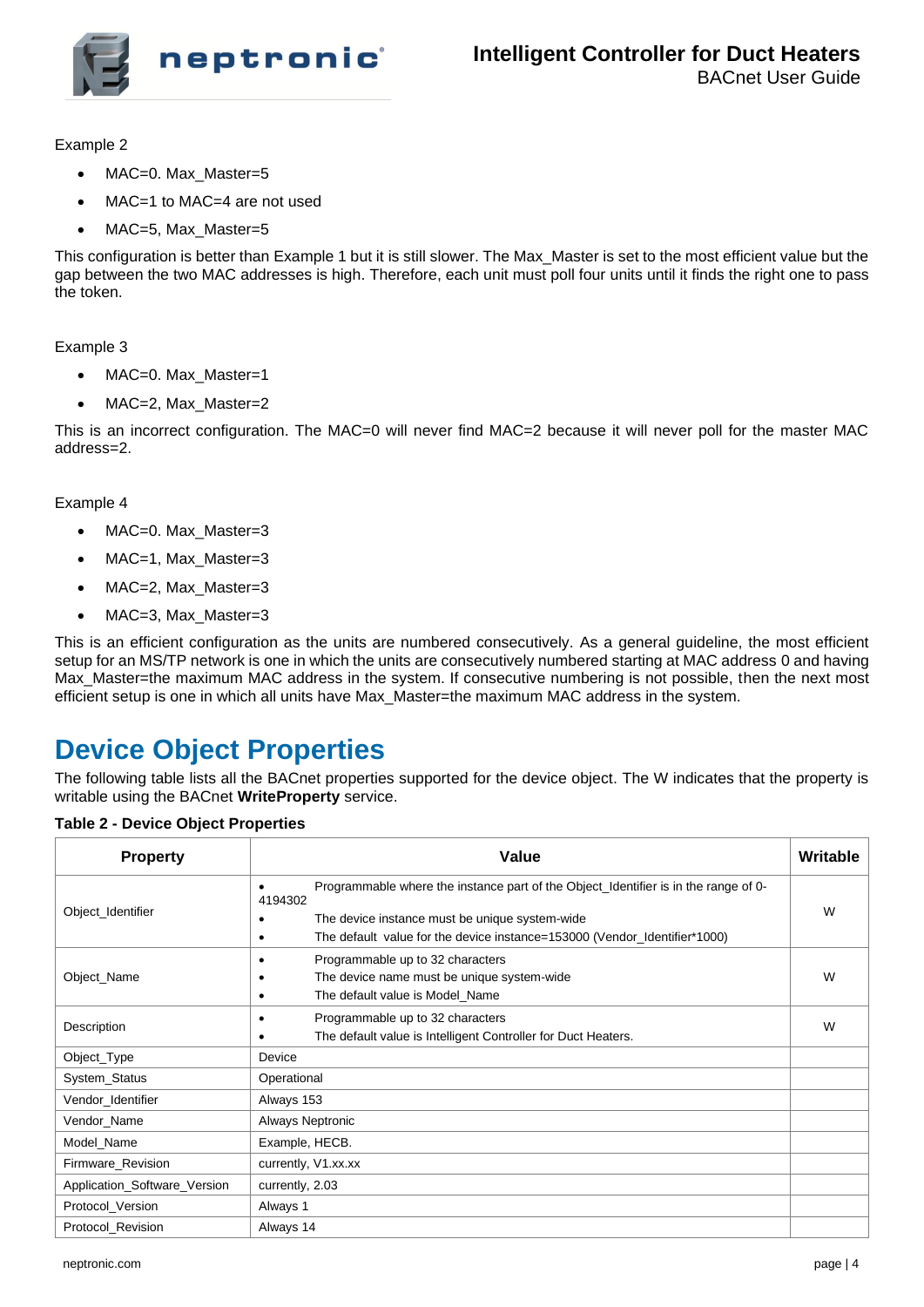

#### **Intelligent Controller for Duct Heaters**

| <b>Property</b>                     | Value                                                                                                                                                                                                                                                                                                                                                                                                                                                                                                                                                                             | Writable                                       |  |  |  |  |  |
|-------------------------------------|-----------------------------------------------------------------------------------------------------------------------------------------------------------------------------------------------------------------------------------------------------------------------------------------------------------------------------------------------------------------------------------------------------------------------------------------------------------------------------------------------------------------------------------------------------------------------------------|------------------------------------------------|--|--|--|--|--|
| DataBase Revision                   | Currently 7, but the value is incremented when an object is created, deleted, or edited and<br>when performing a restore.<br>Undefined. This property, of type Unsigned, is a logical revision number for the device's<br>database. It is incremented when an object is created, an object is deleted, an object's name is<br>changed, an object's Object_Identifier property is changed, or a restore is<br>performed with the exception that the creation and deletion of temporary configuration files<br>during a backup or restore procedure shall not affect this property. |                                                |  |  |  |  |  |
| Max_APDU_Length_Accepted            | Always 480                                                                                                                                                                                                                                                                                                                                                                                                                                                                                                                                                                        |                                                |  |  |  |  |  |
| Segmentation_Supported              | $(3)$ = No Segmentation                                                                                                                                                                                                                                                                                                                                                                                                                                                                                                                                                           |                                                |  |  |  |  |  |
| APDU_Timeout                        | 6,000                                                                                                                                                                                                                                                                                                                                                                                                                                                                                                                                                                             | W                                              |  |  |  |  |  |
| Number_of_APDU_Retries              | Always 0                                                                                                                                                                                                                                                                                                                                                                                                                                                                                                                                                                          |                                                |  |  |  |  |  |
| Local_Time                          | 00:00:00                                                                                                                                                                                                                                                                                                                                                                                                                                                                                                                                                                          |                                                |  |  |  |  |  |
| Local_Date                          | 01-Jan-2015 (Thu)                                                                                                                                                                                                                                                                                                                                                                                                                                                                                                                                                                 |                                                |  |  |  |  |  |
| UTC_Offset                          | $-3:00$                                                                                                                                                                                                                                                                                                                                                                                                                                                                                                                                                                           |                                                |  |  |  |  |  |
| Daylight_Savings_Status             | False                                                                                                                                                                                                                                                                                                                                                                                                                                                                                                                                                                             |                                                |  |  |  |  |  |
| Backup Failure Timeout              | 300                                                                                                                                                                                                                                                                                                                                                                                                                                                                                                                                                                               |                                                |  |  |  |  |  |
| Configuration_Files                 | File-1                                                                                                                                                                                                                                                                                                                                                                                                                                                                                                                                                                            |                                                |  |  |  |  |  |
| Last_Restore_Time                   | 2015-01-01 (Thu), 00:01:50:00                                                                                                                                                                                                                                                                                                                                                                                                                                                                                                                                                     |                                                |  |  |  |  |  |
| Backup_Preparation_Time             | 0                                                                                                                                                                                                                                                                                                                                                                                                                                                                                                                                                                                 |                                                |  |  |  |  |  |
| Restore_Preparation_Time            |                                                                                                                                                                                                                                                                                                                                                                                                                                                                                                                                                                                   |                                                |  |  |  |  |  |
| Restore_Completion_Time             | 0                                                                                                                                                                                                                                                                                                                                                                                                                                                                                                                                                                                 |                                                |  |  |  |  |  |
| Backup_And_Restore_State            | <b>IDLE</b>                                                                                                                                                                                                                                                                                                                                                                                                                                                                                                                                                                       |                                                |  |  |  |  |  |
| Active_COV_Subscription             |                                                                                                                                                                                                                                                                                                                                                                                                                                                                                                                                                                                   |                                                |  |  |  |  |  |
| Protocol_Services_Supported         | • confirmedCOVNotification<br>• i_Am<br>• subscribeCOV<br>$\bullet$ i Have<br>• atomicReadFile<br>• unconfirmedCOVNotification<br>• atomicWriteFile<br>• unconfirmedPrivateTransfer<br>• readProperty<br>• timeSynchronization<br>• readPropertyMultiple<br>• who_Has<br>• writeProperty<br>$\bullet$ who Is<br>• writePropertyMultiple<br>• utcTimeSynchronization<br>· deviceCommunicationControl<br>• subscribeCOVProperty<br>• reinitializeDevice                                                                                                                             |                                                |  |  |  |  |  |
| Protocol_Object_Types_<br>Supported | • analog_input<br>• device<br>• analog_value<br>$\bullet$ file<br>• analog_output<br>• program<br>binary_input<br>• schedule<br>binary_value<br>$\bullet$<br>• multi_state_value<br>• binary_output                                                                                                                                                                                                                                                                                                                                                                               |                                                |  |  |  |  |  |
| Object_List                         | Per the standard. Because of restrictions on the size of the transmit buffers, the entire<br>Object List cannot be returned at once, rather the Object List must be read, one-at-a-time.<br>Depends on number of objects.                                                                                                                                                                                                                                                                                                                                                         |                                                |  |  |  |  |  |
| Device_Address_Binding              | Always empty                                                                                                                                                                                                                                                                                                                                                                                                                                                                                                                                                                      |                                                |  |  |  |  |  |
| Max_Master                          | Programmable in the range of 0-127<br>٠<br>Default value=127<br>٠                                                                                                                                                                                                                                                                                                                                                                                                                                                                                                                 | W                                              |  |  |  |  |  |
| Max_Info_Frames                     | Always 1                                                                                                                                                                                                                                                                                                                                                                                                                                                                                                                                                                          |                                                |  |  |  |  |  |
| Proprietary property #1000          | Read only<br>$\bullet$<br>The proprietary property represents the MS/TP MAC address in the range of 0 to<br>$\bullet$<br>254<br>Values from 128 to 254 represent MS/TP non-token passing slave devices<br>٠<br>Default is zero<br>٠                                                                                                                                                                                                                                                                                                                                               | Writable<br>only if DIP<br>switch<br>$MAC = 0$ |  |  |  |  |  |
| Proprietary property #1001          | Programmable. This proprietary property represents the MS/TP baud rate. This value is<br>Unsigned type, and available values are 9600, 19200, 38400, 76800. Writing 0 will activate<br>auto baud rate functionality. Reading this property will always return actual baud rate. Default :<br>Auto*                                                                                                                                                                                                                                                                                | Not<br>writable,<br>DIP switch<br>only         |  |  |  |  |  |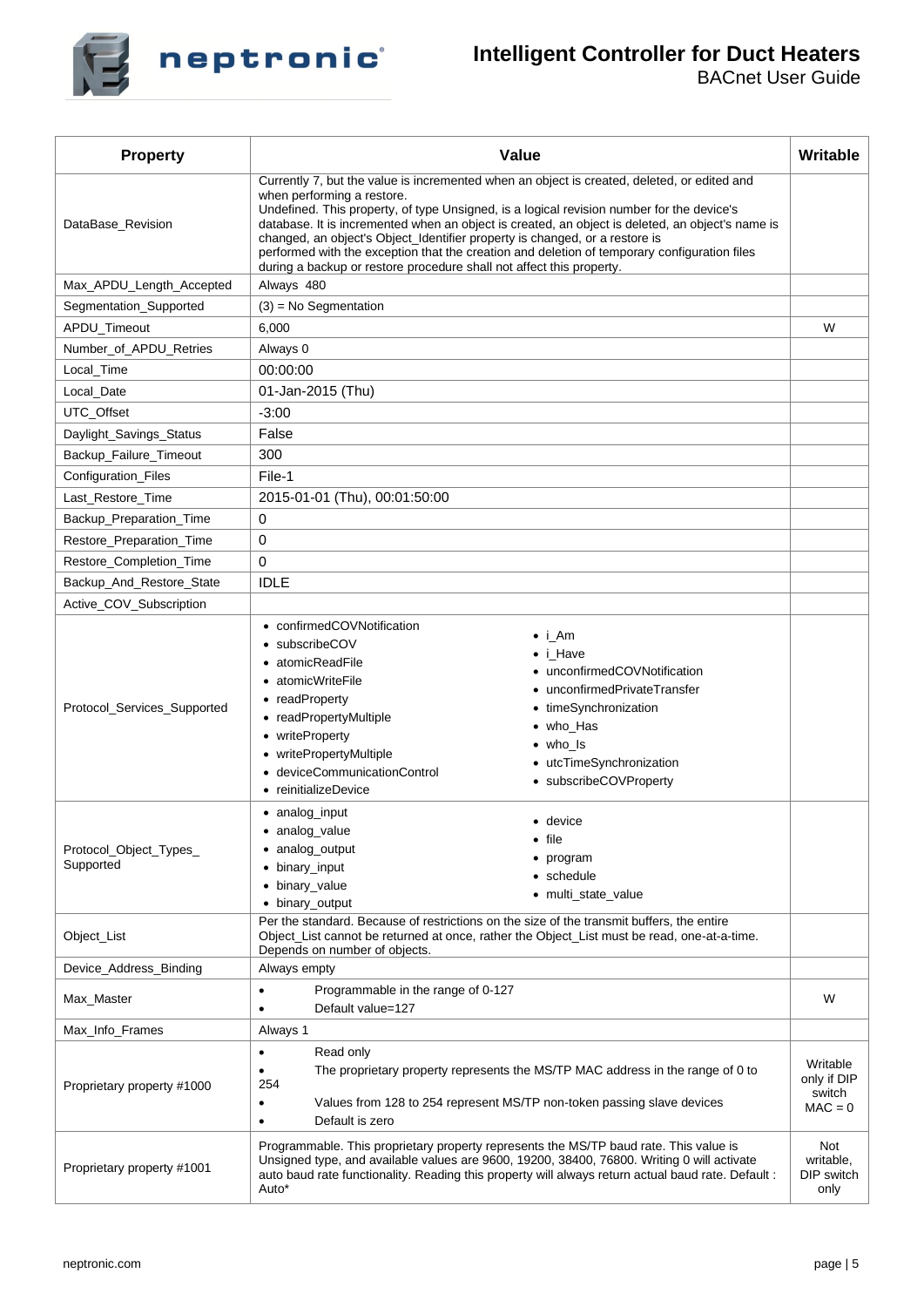

#### **Intelligent Controller for Duct Heaters**

BACnet User Guide

| Writable<br>Value<br><b>Property</b> |                                                                                                                                                                                                                                                               |  |  |  |  |  |
|--------------------------------------|---------------------------------------------------------------------------------------------------------------------------------------------------------------------------------------------------------------------------------------------------------------|--|--|--|--|--|
| Proprietary property #1002           | Programmable. This proprietary property represents that period of time that an object in/out of<br>service will automatically return to normal. Range = 0-120 minutes (unsigned type). Writing 0<br>means no automatic return to normal. Default: 15 minutes. |  |  |  |  |  |

#### **Out of Service Property**

Neptronic controllers offer the use of the Out of Service writable property. When the value of this property is set to True, it disconnects the object from the physical input, enabling you to input other values. This is useful for special applications or while troubleshooting. For example, you can ignore the temperature read from a sensor and input the desired temperature value in order to perform specific tests.

For security reasons, there is a timeout that will set the Out of Service property back to False after 15 minutes. This value can be modified to between 0 and 120 minutes (For more information, see proprietary property #1002 in *Table 2 - Device Object Properties*).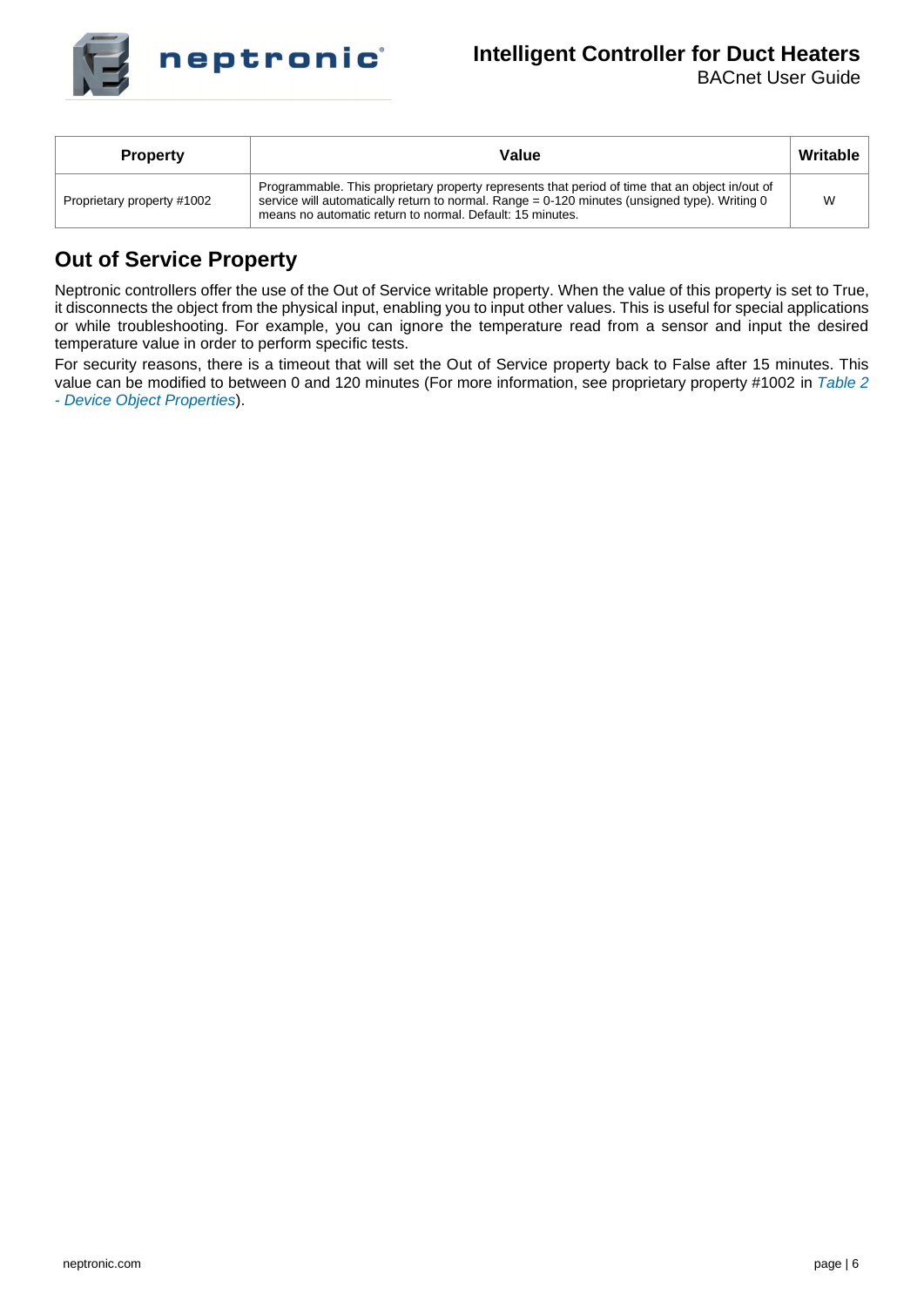

# **Object Table Information**

The controller series use the following BACnet object tables, that are categorized based on their IDs. The type is the BACnet Object type, the instance is the BACnet Object. Together, the type and instance form the **BACnet Object\_Identifier** for an object according to the following C-language algorithm:

**object\_identifier=(unsigned long)((unsigned long)type<<22)+instance**

## **Analog Input (AI)**

**Table 3 - Analog Input Object Table**

|      |                        |                                                                                                                                                                       |                 |                                                                                                      | <b>Control Mode</b> |                |                           |                           |                           |                           |  |
|------|------------------------|-----------------------------------------------------------------------------------------------------------------------------------------------------------------------|-----------------|------------------------------------------------------------------------------------------------------|---------------------|----------------|---------------------------|---------------------------|---------------------------|---------------------------|--|
| ID   | <b>Name</b>            | <b>Description</b>                                                                                                                                                    | W <sup>2</sup>  | <b>Notes</b>                                                                                         | <b>Network</b>      | External       | Internal                  | <b>LPM</b>                | Neptronic<br>Signal       | Pneumatic                 |  |
|      | <b>Integrator</b>      |                                                                                                                                                                       |                 |                                                                                                      |                     |                |                           |                           |                           |                           |  |
| AI.1 | AnalogInput            | Voltage measured at the analog input.                                                                                                                                 | Out of service* | 0 mV to 10000 mV                                                                                     |                     | X              | $\mathsf{x}$              |                           | X                         | $\boldsymbol{\mathsf{x}}$ |  |
| AI.2 | InputTemp/ExternalTemp | Temperature measured by room sensor or duct<br>sensor.                                                                                                                | Out of service* | 32°F to 122°F or 0°C to 50°C<br>Resolution 0.1ºF/ºC                                                  |                     |                |                           |                           |                           |                           |  |
| AI.3 | HeaterSensor1Temp      | Temperature measured by EAS heater sensor 1.<br>$1 = Factory$ Setting                                                                                                 |                 | -40°F to 212°F or -40°C to 100°C<br>Resolution 0.1ºF/0.1ºC                                           | X <sup>1</sup>      | X <sup>1</sup> | X <sup>1</sup>            | X <sup>1</sup>            | X <sup>1</sup>            | X <sup>1</sup>            |  |
| AI.4 | HeaterSensor2Temp      | Temperature measured by EAS heater sensor 2.<br>$1$ = Factory Setting                                                                                                 |                 | $-40^{\circ}$ F to 212 $^{\circ}$ F or $-40^{\circ}$ C to 100 $^{\circ}$ C<br>Resolution 0.1ºF/0.1ºC | X <sup>1</sup>      | X <sup>1</sup> | X <sup>1</sup>            | X <sup>1</sup>            | X <sup>1</sup>            | X <sup>1</sup>            |  |
| AI.5 | SSRTemp                | Temperature measured on the solid-state relay.<br>$'$ = Factory Setting                                                                                               |                 | $-40^{\circ}$ F to 212 $^{\circ}$ F or $-40^{\circ}$ C to 100 $^{\circ}$ C<br>Resolution 0.1ºF/0.1ºC | X <sup>1</sup>      | X <sup>1</sup> | X <sup>1</sup>            | X <sup>1</sup>            | X <sup>1</sup>            | X <sup>1</sup>            |  |
| AI.6 | DischargeTemp          | Temperature measured by the duct sensor<br>connected to TS5 input of HEC board.<br>Available only if sensor has been pre-configured<br>at factory or detected on TS5. | Out of service* | -40°F to 212°F or -40°C to 100°C<br>Resolution 0.1ºF/0.1ºC                                           | $\pmb{\mathsf{X}}$  | X              | X                         | $\mathsf{x}$              | $\boldsymbol{\mathsf{x}}$ | $\mathsf{x}$              |  |
| AI.7 | InletTemp              | Temperature measured by the duct sensor<br>connected to TS4 input of HEC board.<br>Available only if sensor has been pre-configured<br>at factory or detected on TS4. | Out of service* | -40°F to 212°F or -40°C to 100°C<br>Resolution 0.1ºF/0.1ºC                                           | $\pmb{\mathsf{X}}$  | X              | $\boldsymbol{\mathsf{X}}$ | $\boldsymbol{\mathsf{x}}$ | X                         | $\boldsymbol{\mathsf{x}}$ |  |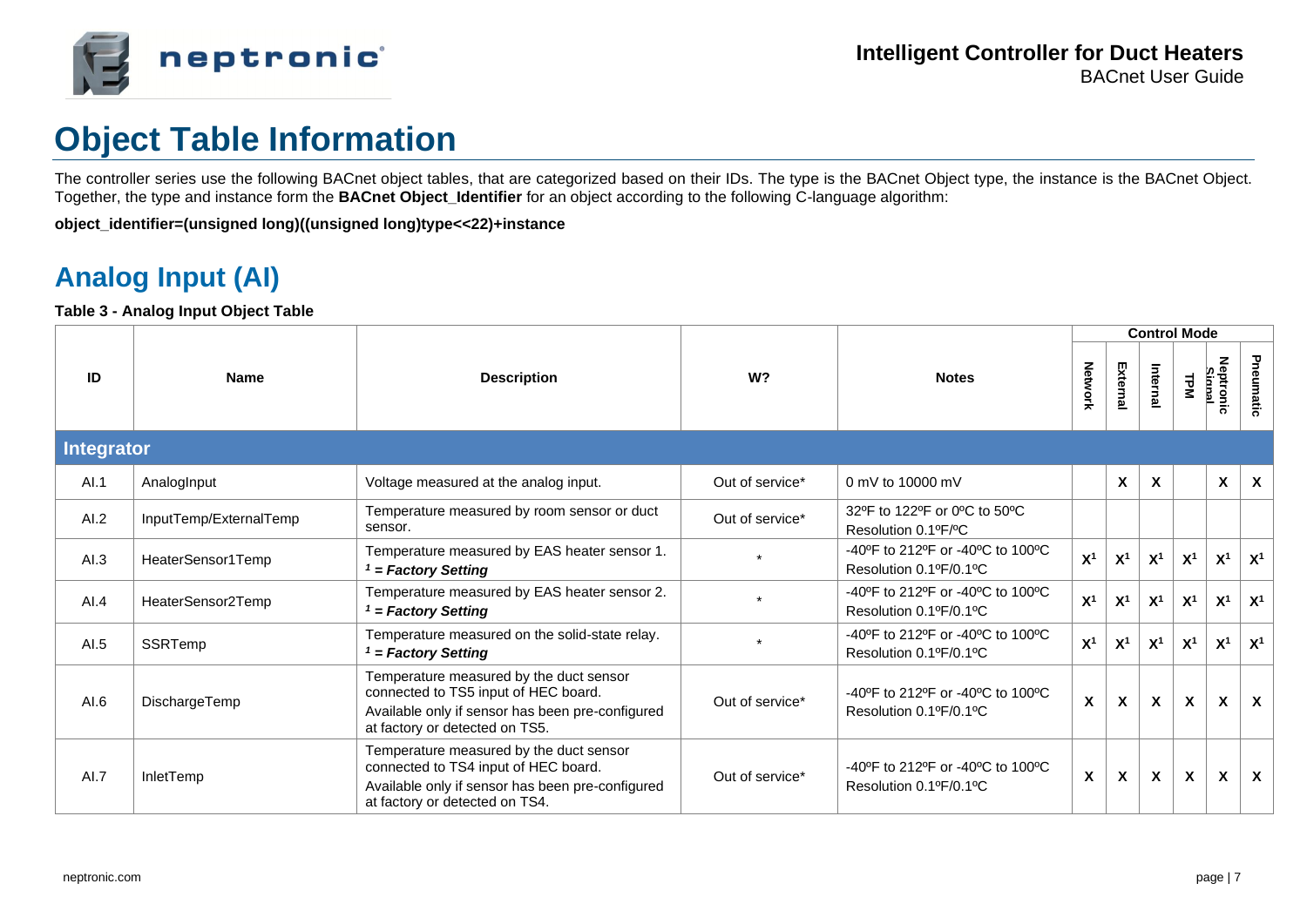

|        |                                                 |                                                                                                                                                    |                 |                                                                  | <b>Control Mode</b>       |                           |                |                           |                    |                           |  |  |
|--------|-------------------------------------------------|----------------------------------------------------------------------------------------------------------------------------------------------------|-----------------|------------------------------------------------------------------|---------------------------|---------------------------|----------------|---------------------------|--------------------|---------------------------|--|--|
| ID     | <b>Name</b>                                     | <b>Description</b>                                                                                                                                 | W?              | <b>Notes</b>                                                     | Network                   | External                  | Internal       | <b>TPM</b>                | Neptronic<br>Simal | Pneumatic                 |  |  |
| AI.8   | OnBoardSetpoint                                 | Setpoint value from the control board's<br>potentiometer.<br>With HECFxxxP models only.<br>Available only when $MSV.102 =$<br>OnBoardSetpoint (1). | Out of service* | 57.0°F to 93.0°F or 13.9°C to<br>33.9°C, Resolution 0.1°F/0.1°C  |                           |                           | X              |                           |                    |                           |  |  |
| AI.9   | BoardTemp                                       | Temperature of printed circuit board.                                                                                                              | Out of service* | 32.0°F to 212.0°F or 0.0°C to<br>100.0°C, Resolution 0.1°F/0.1°C | $\pmb{\chi}$              | X                         | X              | $\boldsymbol{\mathsf{x}}$ | X                  | $\boldsymbol{\mathsf{x}}$ |  |  |
| AI.13  | TRLTemp                                         | Room temperature measured by TRL.<br>$2 =$ If TRL is connected.                                                                                    | Out of service  | -40°F to 392°F or -40°C to 200°C<br>Resolution 0.1ºF/ºC          | $X^2$                     | $\mathsf{X}^2$            | $\mathsf{X}^2$ | $\mathsf{X}^2$            | $X^2$              | $X^2$                     |  |  |
| AI.14  | LineFrequency                                   | Reading of line frequency.                                                                                                                         | Out of Service* | 0 to 255 Hz, Resolution 1 Hz                                     | $\boldsymbol{\mathsf{X}}$ | X                         | X              | X                         | X                  | $\boldsymbol{\mathsf{x}}$ |  |  |
|        | <b>Advanced</b> (displayed only if MSV.103 = 2) |                                                                                                                                                    |                 |                                                                  |                           |                           |                |                           |                    |                           |  |  |
| AI.200 | Al_TpmDuty                                      | Time pulse modulation duty cycle of analog input.                                                                                                  | Out of Service  | 0 ms to 1000 ms                                                  |                           |                           |                | $\boldsymbol{\mathsf{x}}$ |                    |                           |  |  |
| AI.201 | <b>PneumaticPressure</b>                        | Pneumatic pressure measured by the external<br>sensor (input signal).                                                                              | Out of service  | 0.0 PSI to 15.0 PSI                                              |                           |                           |                |                           |                    | X                         |  |  |
| AI.202 | DI_TpmDuty                                      | Time pulse modulation duty cycle of digital input.                                                                                                 | Out of Service  | 0 ms to 1000 ms                                                  | X                         | $\boldsymbol{\mathsf{x}}$ | X              | $\boldsymbol{\mathsf{x}}$ | X                  | X                         |  |  |

(\*): *Fixed COV Increment of 0.1 on Temperature values and of 1 on mV and other units.*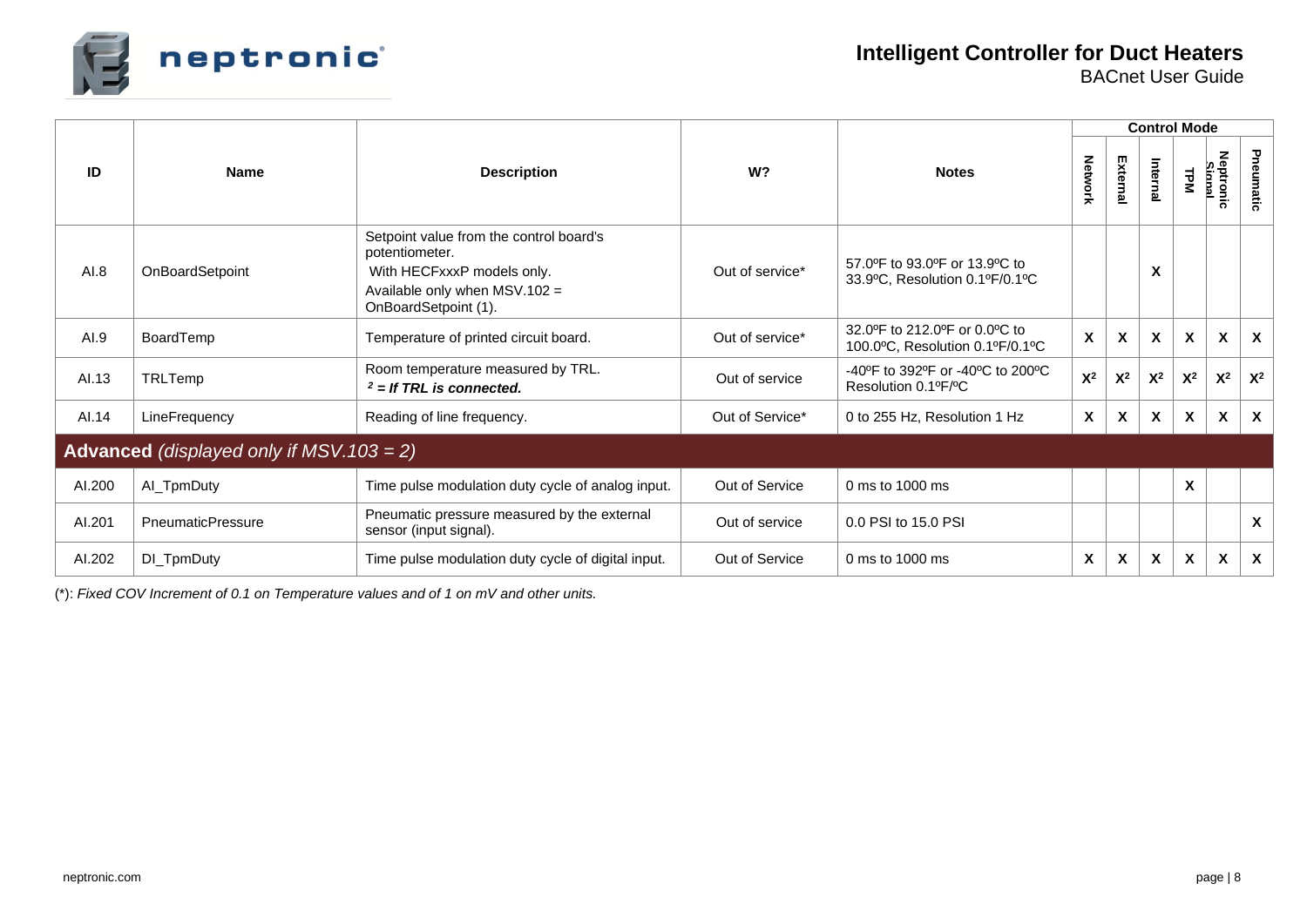

### **Analog Value (AV)**

#### **Table 4 - Analog Value Object Table**

|                   |                                                                                    |                                                                                                                                                |                      |                                                            |                           |                           | <b>Control Mode</b> |                           |                           |                           |
|-------------------|------------------------------------------------------------------------------------|------------------------------------------------------------------------------------------------------------------------------------------------|----------------------|------------------------------------------------------------|---------------------------|---------------------------|---------------------|---------------------------|---------------------------|---------------------------|
| ID                | <b>Name</b>                                                                        | <b>Description</b>                                                                                                                             | W?                   | <b>Notes</b>                                               | Network                   | External                  | Internal            | <b>LPM</b>                | Neptronic<br>Simal        | Pneumatic                 |
| <b>Integrator</b> |                                                                                    |                                                                                                                                                |                      |                                                            |                           |                           |                     |                           |                           |                           |
| AV.1              | SystemDemand                                                                       | Actual heating demand.                                                                                                                         | Present Value*       | 0.0% to 100.0%, Resolution 0.1%                            | X                         | $\mathsf{x}$              | $\mathsf{x}$        | $\mathbf{x}$              | $\boldsymbol{\mathsf{x}}$ | $\boldsymbol{\mathsf{X}}$ |
| AV.2              | <b>TPMStageOutput</b>                                                              | Current Time Pulse Modulated stage output duty<br>cycle in percent.                                                                            |                      | 0 to 1000 millisecs<br><b>Resolution 1ms</b>               | X                         | X                         | $\mathsf{x}$        | $\mathsf{x}$              | X                         | $\boldsymbol{\mathsf{X}}$ |
| AV.3              | HeatOutput                                                                         | Actual heat output in % of full capacity.                                                                                                      | $\star$              | 0.0% to 100.0%, Resolution 0.1%                            | X                         | $\boldsymbol{\mathsf{x}}$ | X                   | $\mathsf{x}$              | $\mathbf{x}$              | $\boldsymbol{\mathsf{x}}$ |
| AV.4              | HeatNominalPower                                                                   | Theoretic demand in kW.                                                                                                                        | $\star$              | Range as per design<br>Resolution 0.1kW                    | X                         | X                         | $\mathsf{x}$        | $\mathsf{x}$              | $\mathbf{x}$              | $\boldsymbol{\mathsf{X}}$ |
| AV.5              | HeatMeasuredPower                                                                  | Actual measured power in kW using phase<br>transducers.<br>Available only if current sensing has been<br>preconfigured in factory or detected. |                      | Range as per design<br>Resolution 0.1kW                    | X                         | $\boldsymbol{\mathsf{x}}$ | $\mathsf{x}$        | $\mathbf{x}$              | $\mathbf{x}$              | $\boldsymbol{\mathsf{x}}$ |
| AV.6              | HeaterDeltaTemp <sup>1</sup><br>$1 =$ If TRL present and<br>Network Setpoint = Src | Difference between EAS temperature sensors<br>(Al.3 + Al.4). Available only if iEAS are present.                                               |                      | 32°F to 284°F or 0°C to 140°C<br>Resolution 0.1ºF/ºC       | $\boldsymbol{\mathsf{x}}$ | X                         | $\mathbf{x}$        | $\mathsf{x}$              | X                         | $\boldsymbol{\mathsf{x}}$ |
| AV.7              | DuctDeltaTemp <sup>1</sup><br>$1 =$ If TRL present and Network<br>$Setpoint = Src$ | Difference between Supply and Discharge<br>temperature sensors (TS4 and TS5).<br>Available only if both TS5 and TS4 are present.               |                      | -220°F to 284°F or -140°C to<br>140°C, Resolution 0.1°F/°C | $\pmb{\chi}$              | X                         | $\mathsf{x}$        | $\boldsymbol{\mathsf{x}}$ | X                         | $\boldsymbol{\mathsf{X}}$ |
| AV.8              | PowerDemandLimitInput                                                              | Programmable maximum system output limit in<br>percent of total capacity.                                                                      | <b>Present Value</b> | 0.0% to 100.0%, Resolution 0.1%                            | X                         | X                         | X                   | X                         | $\mathbf{x}$              | $\boldsymbol{\mathsf{x}}$ |
| AV.9              | UnoccupiedSetpoint                                                                 | Setpoint value used during no occupancy.                                                                                                       | <b>Present Value</b> | 50°F to 104°F or 10°C to 40°C<br>Resolution 0.5°F/°C       |                           |                           | X                   |                           |                           |                           |
| AV.10             | VacantSetpoint                                                                     | Setpoint used during vacant mode.                                                                                                              | <b>Present Value</b> | 50°F to 104°F or 10°C to 40°C<br>Resolution 0.5°F/°C       |                           |                           | $\mathsf{x}$        |                           |                           |                           |
| AV.11             | TRLSetpoint <sup>1</sup><br>$1 =$ If TRL present and Network<br>$Setpoint = Src$   | Setpoint value from the TRL.                                                                                                                   | <b>Present Value</b> | <b>TRLSetpointMin to</b><br><b>TRLSetpointMax</b>          | X                         |                           | X                   |                           |                           |                           |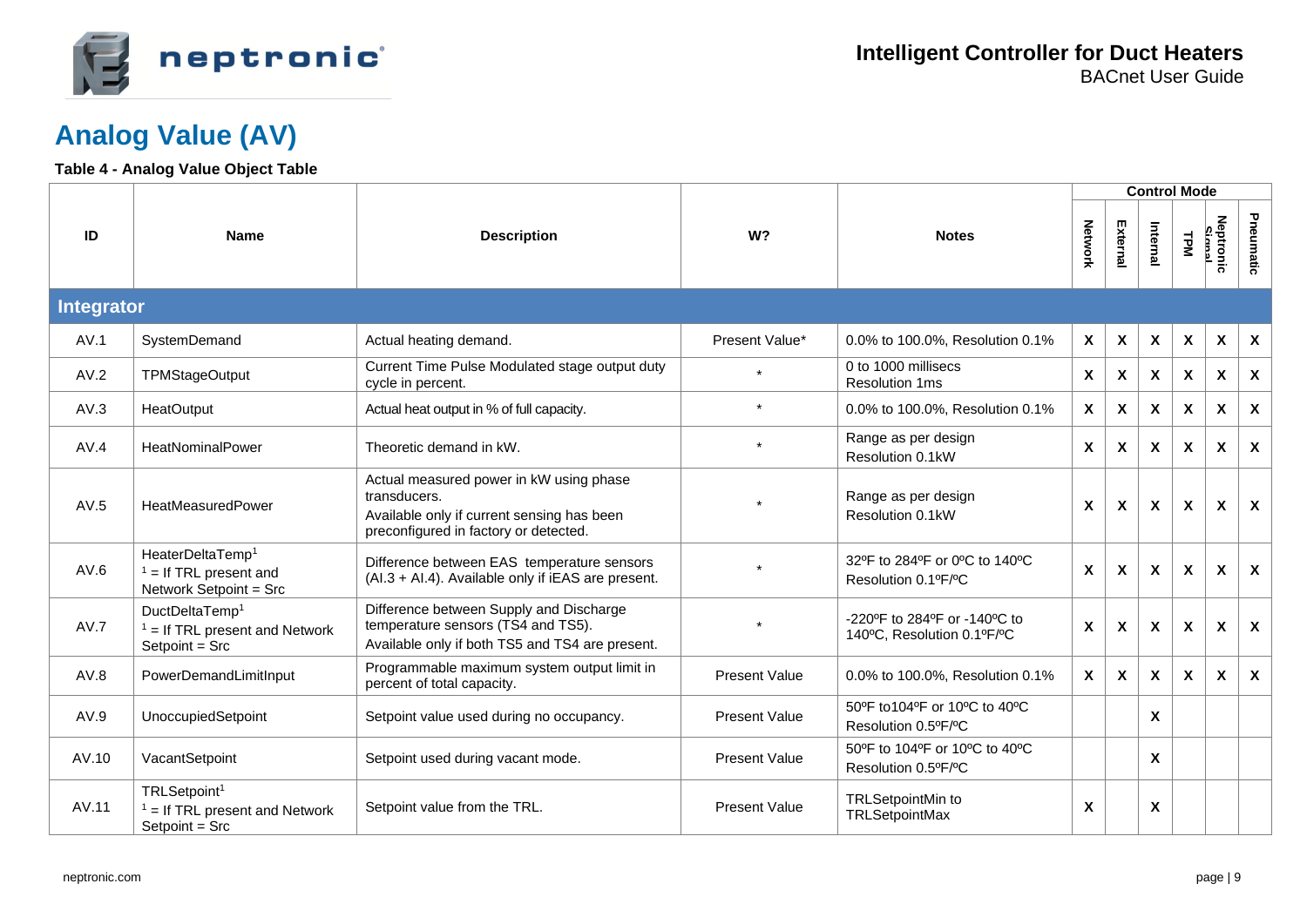

|        |                                                            |                                                                                                                                                                                                           |                      |                                                            |                           | <b>Control Mode</b>       |                           |                           |                           |                           |
|--------|------------------------------------------------------------|-----------------------------------------------------------------------------------------------------------------------------------------------------------------------------------------------------------|----------------------|------------------------------------------------------------|---------------------------|---------------------------|---------------------------|---------------------------|---------------------------|---------------------------|
| ID     | <b>Name</b>                                                | <b>Description</b>                                                                                                                                                                                        | W?                   | <b>Notes</b>                                               | Network                   | External                  | Internal                  | TPM                       | Neptronic<br>Simal        | Pneumatic                 |
| AV.12  | NetworkSetpoint                                            | Setpoint value coming from network BMS.<br>Available only when MSV.100 = Internal (2) and<br>$MSV.101 = NetworkTemp(2)$ .                                                                                 | <b>Present Value</b> | 50°F to 176°F or 10°C to 80°C<br>Resolution 0.5°F/°C       |                           |                           | $\boldsymbol{\mathsf{X}}$ |                           |                           |                           |
| AV.13  | InletTempShutdownSetpoint                                  | The system turns the unit off when temperature<br>read by the Inlet Temperature Sensor (TS4) is<br>higher than the Changeover Setpoint. BV.18<br>must be on.                                              | <b>Present Value</b> | -40°F to 212°F or -40°C to 100°C<br>Resolution 0.1ºF/0.1ºC | X                         | $\boldsymbol{\mathsf{X}}$ | $\boldsymbol{\mathsf{X}}$ | $\boldsymbol{\mathsf{X}}$ | $\boldsymbol{\mathsf{X}}$ | $\boldsymbol{\mathsf{X}}$ |
| AV.14  | NetworkTemp                                                | Temperature value coming from network BMS.<br>Available only when $MSV.100 =$ Internal (2) and<br>$MSV.101 = NetworkTemp(2)$ .                                                                            | <b>Present Value</b> | 32°F to 122°F or 0°C to 50°C<br>Resolution 0.1             |                           |                           | X                         |                           |                           |                           |
| AV.15  | <b>NetworkDowncounter</b>                                  | Countdown of Network timeout.                                                                                                                                                                             | Out of service       | 0 to 900 secs, Resolution 1 sec                            | $\mathbf{x}$              |                           | X <sup>4</sup>            |                           |                           |                           |
| AV.16  | EnergyAuditResult                                          | Result of average kWh (see AV.106).                                                                                                                                                                       |                      | Range as per design<br>Resolution 0.1kWh                   | X                         | $\boldsymbol{\mathsf{X}}$ | $\boldsymbol{\mathsf{X}}$ | $\boldsymbol{\mathsf{X}}$ | $\boldsymbol{\mathsf{x}}$ | $\boldsymbol{\mathsf{X}}$ |
|        | <b>Integrator - Configuration</b>                          |                                                                                                                                                                                                           |                      |                                                            |                           |                           |                           |                           |                           |                           |
| AV.100 | Cfg_ProportionalBand                                       | PID controller proportional band value.<br>(P term gain $Kp = 100/b$ and)                                                                                                                                 | <b>Present Value</b> | 32.9°F to 122°F or 0.5°C to 50°C<br>Resolution 0.1ºF/ºC    |                           |                           | $\boldsymbol{\mathsf{x}}$ |                           |                           |                           |
| AV.101 | Cfg_IntegralTime                                           | PID controller integral time.<br>(I term gain $Ki = 1/Ti$ )                                                                                                                                               | <b>Present Value</b> | 0 (Ki = 0) to 300 secs<br><b>Resolution 1 sec</b>          |                           |                           | X                         |                           |                           |                           |
| AV.102 | Cfg_DifferentialTime                                       | PID controller derivative time.<br>(D term gain $Kd = Td$ ).                                                                                                                                              | <b>Present Value</b> | 0 ( $Kd = 0$ ) to 60 secs<br>Resolution 0.1 sec            |                           |                           | $\boldsymbol{\mathsf{x}}$ |                           |                           |                           |
| AV.103 | Cfg_TRLSetpointMin <sup>3</sup><br>$3 =$ If set at factory | Minimum programmable setpoint value.                                                                                                                                                                      | <b>Present Value</b> | 50°F /10°C to SetpointMax<br>Resolution 1ºF/0.5°C          | $\mathbf x$               | $\boldsymbol{\mathsf{x}}$ | $\boldsymbol{\mathsf{X}}$ | $\boldsymbol{\mathsf{X}}$ | $\boldsymbol{\mathsf{X}}$ | $\boldsymbol{\mathsf{X}}$ |
| AV.104 | Cfg_TRLSetpointMax <sup>3</sup><br>$3 =$ If set at factory | Maximum programmable setpoint value.                                                                                                                                                                      | <b>Present Value</b> | SetpointMin to 104°F / 40°C<br>Resolution 1ºF/ 0.5°C       | $\mathbf{x}$              | $\boldsymbol{\mathsf{x}}$ | $\boldsymbol{\mathsf{x}}$ | $\boldsymbol{\mathsf{x}}$ | $\boldsymbol{\mathsf{x}}$ | $\boldsymbol{\mathsf{X}}$ |
| AV.105 | Cfg_NetworkTimeout                                         | Time without communication from network before<br>generating an alarm and turning the system OFF.<br>If Setpoint and/or Temp sources is Network.<br>$2$ Temp source = Network or TRL and not<br>External. | <b>Present Value</b> | 1 to 15 mins, Resolution 1 min                             | $\boldsymbol{\mathsf{x}}$ |                           | $X^2$                     |                           |                           |                           |
| AV.106 | Cfg_EnergyAuditPeriod                                      | Defines rolling average used to calculate average<br>kWh value.                                                                                                                                           | <b>Present Value</b> | 1 to 60 mins                                               | $\mathsf{x}$              | $\mathsf{x}$              | $\mathsf{x}$              | $\mathsf{x}$              | $\mathsf{x}$              | $\boldsymbol{\mathsf{X}}$ |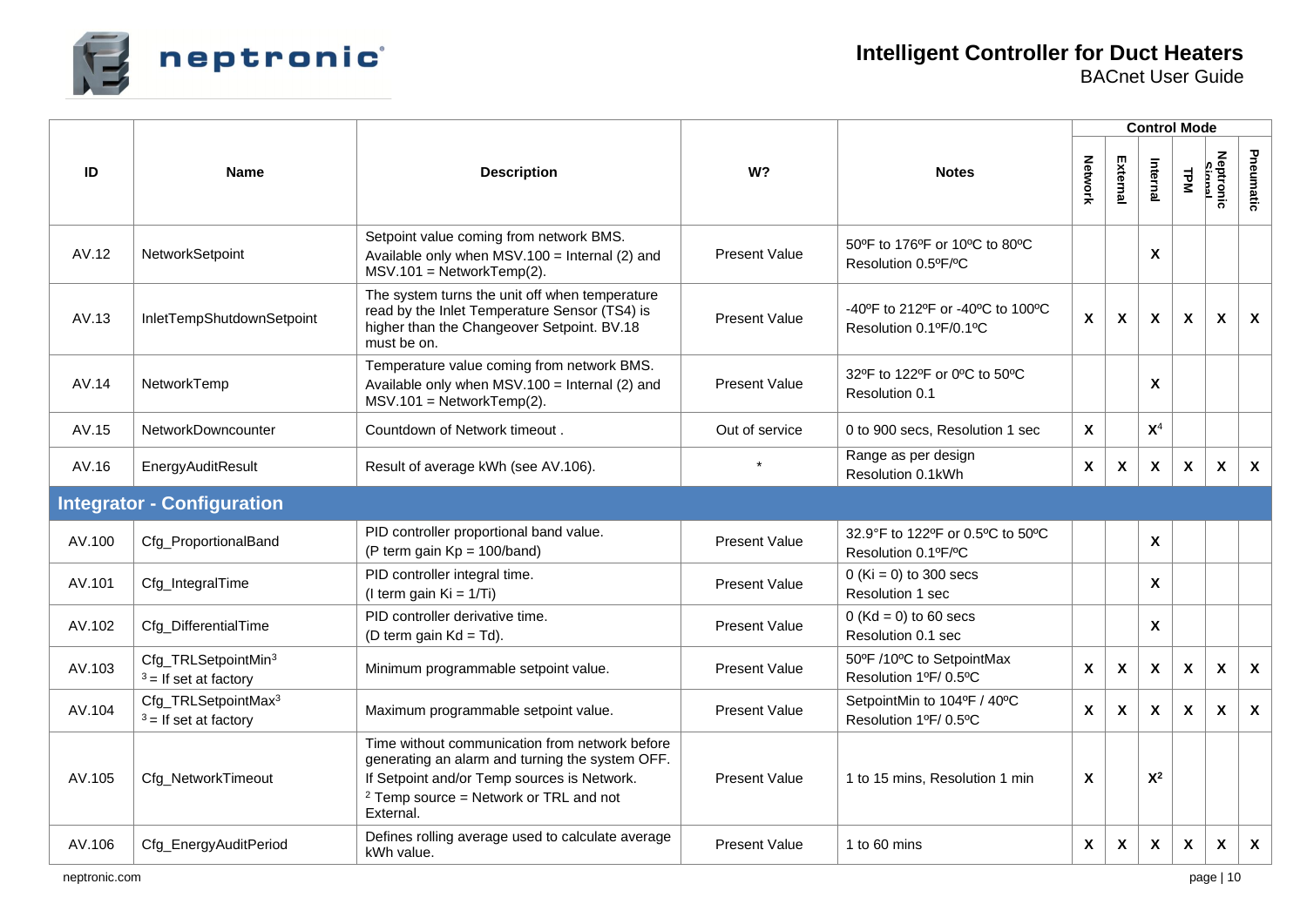

|        |                                                             | <b>Description</b>                                                                                                                                                                                                                   | W?                   | <b>Notes</b>                                            | <b>Control Mode</b>       |                           |                           |                           |                           |                           |  |  |
|--------|-------------------------------------------------------------|--------------------------------------------------------------------------------------------------------------------------------------------------------------------------------------------------------------------------------------|----------------------|---------------------------------------------------------|---------------------------|---------------------------|---------------------------|---------------------------|---------------------------|---------------------------|--|--|
| ID     | <b>Name</b>                                                 |                                                                                                                                                                                                                                      |                      |                                                         | Network                   | External                  | Internal                  | <b>LPM</b>                | Neptronic<br>Signal       | Pneumatic                 |  |  |
| AV.107 | Cfg_FanOnDelay <sup>3</sup><br>$3 =$ If set at factory      | Delay value to turn on the fan in seconds.                                                                                                                                                                                           | <b>Present Value</b> | 1 to 255 secs, Resolution 1 sec                         | $\mathsf{x}$              | X                         | X                         | X                         | $\boldsymbol{\mathsf{x}}$ | X                         |  |  |
| AV.108 | Cfg_FanOffDelay <sup>3</sup><br>$3 =$ If set at factory     | Delay value to turn off the fan in seconds.                                                                                                                                                                                          | <b>Present Value</b> | 1 to 255 secs, Resolution 1 sec                         | X                         | X                         | $\boldsymbol{\mathsf{X}}$ | X                         | X                         | $\boldsymbol{\mathsf{X}}$ |  |  |
|        | Advanced - Configuration (displayed only if $MSV.103 = 2$ ) |                                                                                                                                                                                                                                      |                      |                                                         |                           |                           |                           |                           |                           |                           |  |  |
| AV.301 | Cfg_DuctTempSetpoint                                        | Duct temperature setpoint. Duct safety BV.106<br>must be ON.<br>BV.106 = ON and AI.6 Discharge Temp be<br>available.                                                                                                                 | <b>Present Value</b> | 50°F to 176°F or 10°C to 80°C<br>Resolution 0.1ºF/ºC    | $\boldsymbol{\mathsf{x}}$ | $\boldsymbol{\mathsf{X}}$ | $\boldsymbol{\mathsf{X}}$ | $\boldsymbol{\mathsf{x}}$ | X                         | $\boldsymbol{\mathsf{x}}$ |  |  |
| AV.302 | Cfg_DuctTempCutout                                          | Duct temperature cutout. Duct safety BV.106<br>must be ON.<br>BV.106 = ON and AI.6 Discharge Temp be<br>available.                                                                                                                   | <b>Present Value</b> | 122°F to 194°F or 50°C to 90°C<br>Resolution 0.1ºF/ºC   | $\mathbf{x}$              | $\boldsymbol{\mathsf{x}}$ | $\mathbf{x}$              | $\mathbf{x}$              | X                         | $\mathbf{x}$              |  |  |
| AV.303 | Cfg_DuctTempPropBand                                        | PID controller proportional band value for duct<br>temperature. (P term gain $Kp = 100/b$ and). Does<br>not appear if Auto PID BV.107 is ON. Available<br>only if BV.106 = ON, AI.6 Discharge Temp<br>available and BV.107 = $OFF$ . | <b>Present Value</b> | 32.9°F to 122°F or 0.5°C to 50°C<br>Resolution 0.1ºF/ºC | X                         | $\boldsymbol{\mathsf{X}}$ | X                         | X                         | X                         | $\mathsf{x}$              |  |  |
| AV.304 | Cfg_DuctTempIntegralTime                                    | PID controller integral time for duct temperature.<br>(I term gain $Ki = 1/Ti$ ). Does not appear if Auto<br>PID BV.107 is ON. Available only if BV.106 = ON,<br>AI.6 Discharge Temp available and BV.107 =<br>OFF.                  | <b>Present Value</b> | $0$ (Ki = 0) to 720 secs<br><b>Resolution 1 sec</b>     | $\boldsymbol{\mathsf{x}}$ | $\boldsymbol{\mathsf{X}}$ | $\boldsymbol{\mathsf{x}}$ | $\boldsymbol{\mathsf{x}}$ | $\boldsymbol{\mathsf{x}}$ | $\boldsymbol{\mathsf{X}}$ |  |  |
| AV.305 | Cfg_DuctTempDerivativeTime                                  | PID controller derivative time for duct<br>temperature. (D term gain $Kd = Td$ ). Does not<br>appear if Auto PID BV.107 is ON.<br>Available only if BV.106 = ON, AI.6 Discharge<br>Temp available and BV.107 = OFF.                  | <b>Present Value</b> | $0$ (Kd = 0) to 10 secs<br>Resolution 0.1 sec           | $\boldsymbol{\mathsf{X}}$ | $\boldsymbol{\mathsf{x}}$ | $\boldsymbol{\mathsf{x}}$ | X                         | X                         | $\boldsymbol{\mathsf{x}}$ |  |  |
| AV.306 | Cfg_PowerAlarmThreshold                                     | The % error between the nominal (AV.4) and<br>measured (AV.5) power.                                                                                                                                                                 | Present value        | 5 to 25%, Resolution 1%                                 | $\boldsymbol{\mathsf{x}}$ | $\boldsymbol{\mathsf{X}}$ | $\boldsymbol{\mathsf{x}}$ | $\boldsymbol{\mathsf{x}}$ | X                         | $\boldsymbol{\mathsf{x}}$ |  |  |
| AV.307 | Cfg_StageOnDelay                                            | Delay value to turn on a stage in seconds.                                                                                                                                                                                           | <b>Present Value</b> | 1 to 255 secs, Resolution 1 sec                         | $\boldsymbol{\mathsf{X}}$ | $\boldsymbol{\mathsf{X}}$ | $\boldsymbol{\mathsf{X}}$ | $\boldsymbol{\mathsf{X}}$ | $\pmb{\chi}$              | $\boldsymbol{X}$          |  |  |
| AV.308 | Cfg_StageOffDelay                                           | Delay value to turn off a stage in seconds.                                                                                                                                                                                          | <b>Present Value</b> | 1 to 255 secs, Resolution 1 sec                         | X                         | X                         | X                         | X                         | $\boldsymbol{\mathsf{x}}$ | $\boldsymbol{\mathsf{X}}$ |  |  |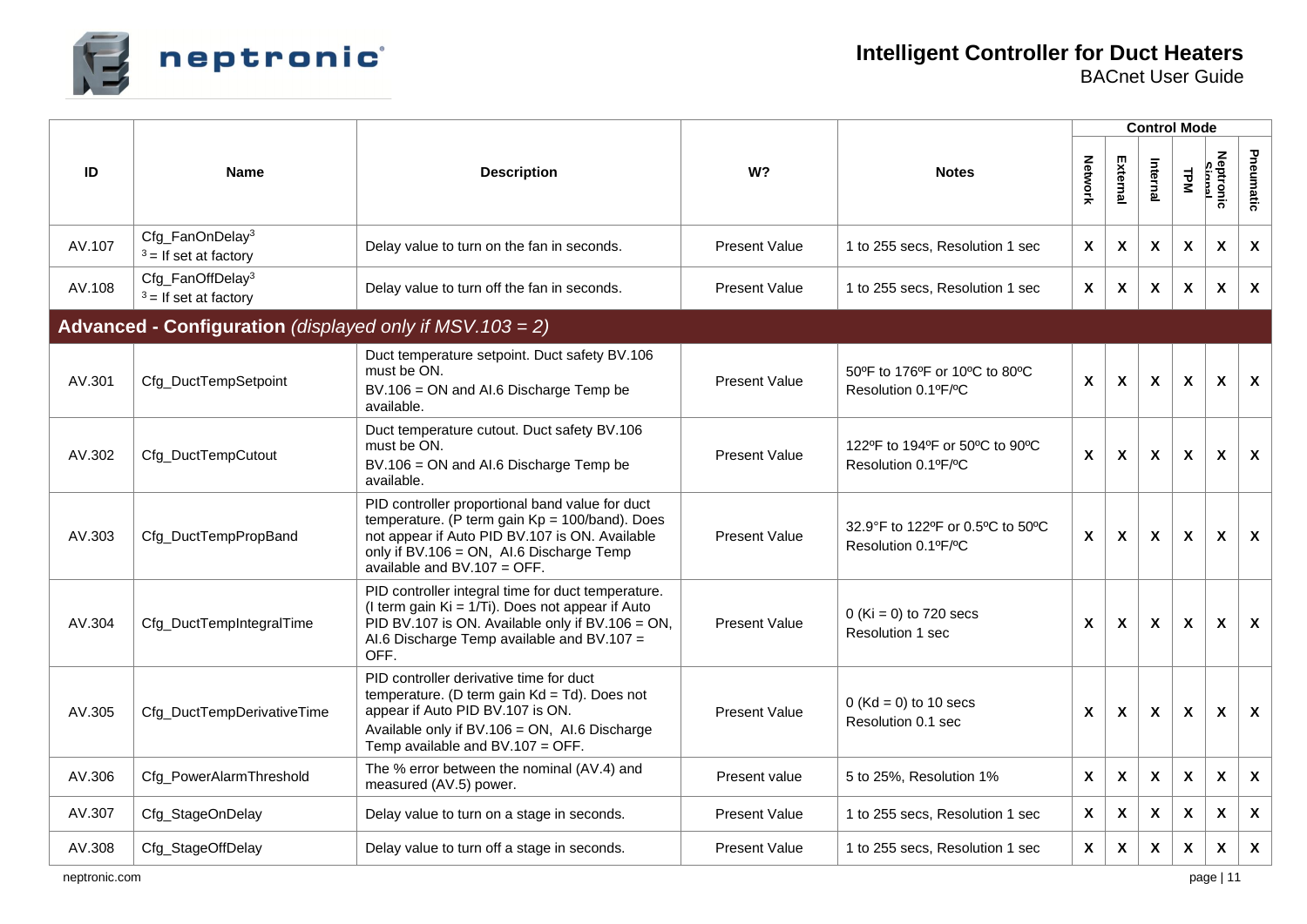

|        |                             |                                                                                                |                      |                                                             | <b>Control Mode</b>       |          |                           |                           |                              |                           |  |  |
|--------|-----------------------------|------------------------------------------------------------------------------------------------|----------------------|-------------------------------------------------------------|---------------------------|----------|---------------------------|---------------------------|------------------------------|---------------------------|--|--|
| ID     | <b>Name</b>                 | <b>Description</b>                                                                             | W <sup>2</sup>       | <b>Notes</b>                                                | Network                   | External | Internal                  | TPM                       | Neptronic<br>Neptronic<br>l. | Pneumatic                 |  |  |
| AV.309 | Cfg_PneumaticSignalMin      | Pneumatic signal minimum value.                                                                | <b>Present Value</b> | 0 to Cfg_PneumaticSignalMax<br><b>Resolution1 millivolt</b> |                           |          |                           |                           |                              | X                         |  |  |
| AV.310 | Cfg_PneumaticSignalMax      | Pneumatic signal maximum value.                                                                | <b>Present Value</b> | Cfg_PneumaticSignalMin to<br>10,000, Resolution1 millivolt  |                           |          |                           |                           |                              | X                         |  |  |
| AV.311 | Cfg_InputTempOffset         | Input temperature offset calibration. Only if AI.2<br>is available.                            | <b>Present Value</b> | $±10.0$ °C, Resolution 0.1°C                                | X                         | X        | $\boldsymbol{\mathsf{x}}$ | $\boldsymbol{\mathsf{x}}$ | X                            | $\mathsf{x}$              |  |  |
| AV.312 | Cfg_HeaterSensor1TempOffset | Heater sensor 1(EAS) temperature offset<br>calibration. Only if AI.3 is available.             | <b>Present Value</b> | ±10.0°C, Resolution 0.1°C                                   | X                         | X        | X                         | $\boldsymbol{x}$          | X                            | $\boldsymbol{\mathsf{X}}$ |  |  |
| AV.313 | Cfg_HeaterSensor2TempOffset | Heater sensor 3(EAS) temperature offset<br>calibration. Only if AI.4 is available.             | <b>Present Value</b> | ±10.0°C, Resolution 0.1°C                                   | $\boldsymbol{\mathsf{x}}$ | X        | X                         | X                         | X                            | $\boldsymbol{\mathsf{X}}$ |  |  |
| AV.314 | Cfg_SSR TempOffset          | SSR temperature offset calibration. Only if AI.5 is<br>available.                              | <b>Present Value</b> | ±10.0°C, Resolution 0.1°C                                   | $\mathsf{x}$              | X        | X                         | X                         | X                            | $\mathsf{x}$              |  |  |
| AV.315 | Cfg_DischargeTempOffset     | Discharge sensor (TS5) temperature offset<br>calibration. Only if AI.6 = DischargeTemp.        | <b>Present Value</b> | ±10.0°C, Resolution 0.1°C                                   | $\boldsymbol{\mathsf{X}}$ | X        | X                         | X                         | X                            | X                         |  |  |
| AV.316 | Cfg_SupplyTempOffset        | Supply sensor (TS4) temperature offset<br>calibration.                                         | <b>Present Value</b> | ±10.0°C, Resolution 0.1°C                                   | X                         | X        | X                         | X                         | X                            | $\mathsf{x}$              |  |  |
| AV.317 | Cfg_BoardTempOffset         | PCB temperature offset calibration.                                                            | <b>Present Value</b> | ±10.0°C, Resolution 0.1°C                                   | $\boldsymbol{\mathsf{X}}$ | X        | $\boldsymbol{\mathsf{x}}$ | X                         | X                            | $\boldsymbol{\mathsf{X}}$ |  |  |
| AV.318 | Cfg_TRLTempOffset           | TRL thermostat internal temperature offset<br>calibration. Only if AI.10 TRLTemp is available. | <b>Present Value</b> | ±10.0°C, Resolution 0.1°C                                   | X                         | X        | $\mathsf{x}$              | $\boldsymbol{\mathsf{X}}$ | X                            | $\boldsymbol{\mathsf{X}}$ |  |  |

(\*): *Fixed COV Increment of 0.1 on Temperature values and of 1 on mV and other units.*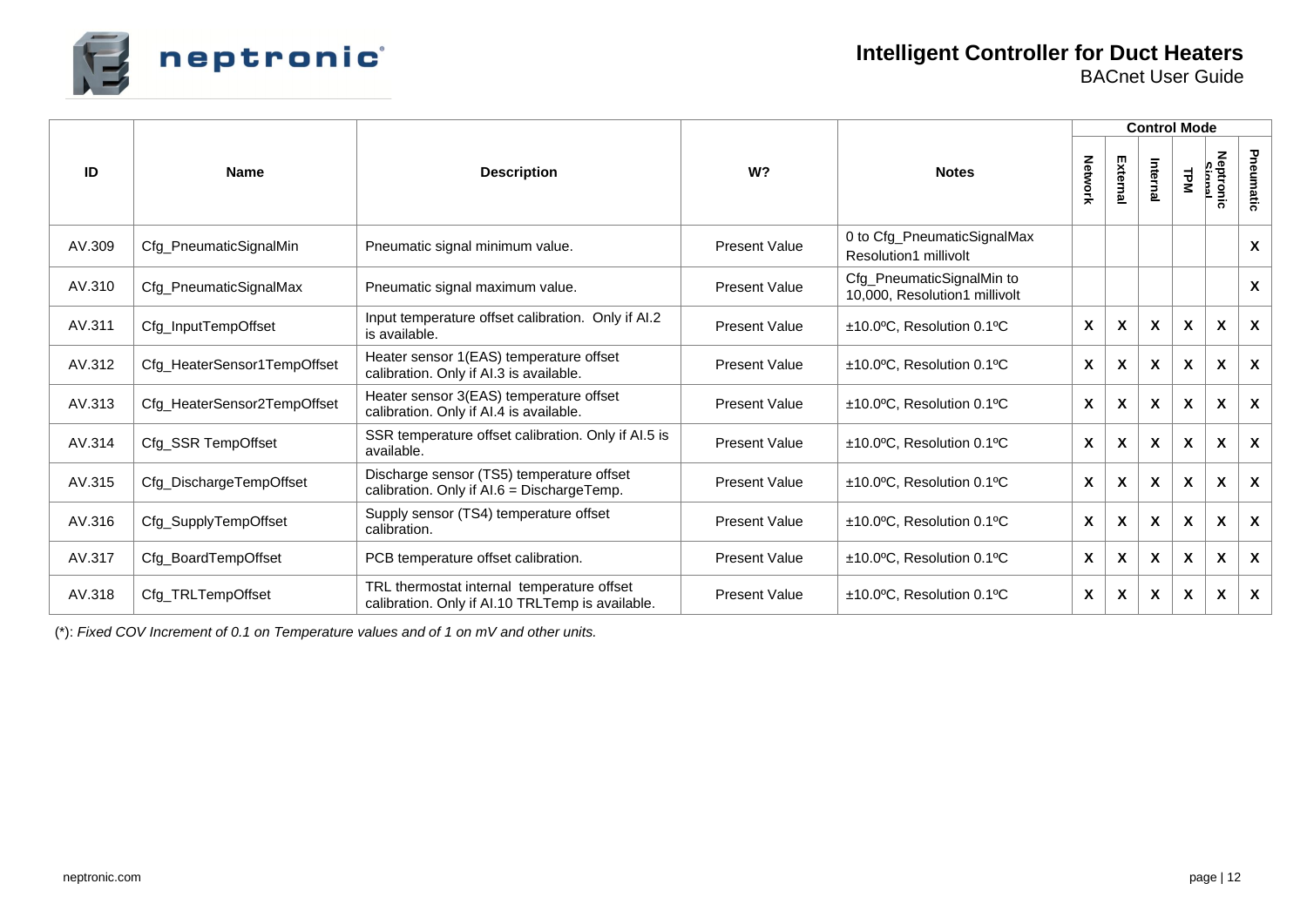

### **Analog and Binary Output (AO and BO)**

#### **Table 5 - Analog and Binary Output Object Table**

|             |                 |                                                   |                                        |                                 |                           |                           | <b>Control Mode</b>                             |                           |                                                 |              |
|-------------|-----------------|---------------------------------------------------|----------------------------------------|---------------------------------|---------------------------|---------------------------|-------------------------------------------------|---------------------------|-------------------------------------------------|--------------|
| ID          | Name            | <b>Description</b>                                | W?                                     | <b>Notes</b>                    | 좋                         | Ęxt<br>ቧ<br>Б<br>உ        | $\overline{z}$<br>œ.<br>∍<br>$\bar{\mathbf{a}}$ |                           | z<br>ਨ`                                         |              |
| AO.1        | FeedbackVoltage | Voltage output read at pin 7.                     | Present Value*                         | 0 to 10,560 mV, Resolution 1mV  | $\boldsymbol{\mathsf{x}}$ | $\boldsymbol{\mathsf{x}}$ | $\boldsymbol{\mathsf{X}}$                       | X                         | $\mathbf{v}$<br>$\boldsymbol{\mathsf{\Lambda}}$ | $\mathsf{x}$ |
| <b>BO.1</b> | FanOutput       | Fan output status. If fan is available (factory). | <b>Present Value</b><br>Out of service | $0 = \text{Off}, 1 = \text{On}$ | X                         | $\boldsymbol{\mathsf{x}}$ | X                                               | $\boldsymbol{\mathsf{x}}$ | $\mathbf{v}$<br>$\lambda$                       | $\mathsf{x}$ |

(\*): *Fixed COV Increment of 0.1 on Temperature values and of 1 on mV and other units.*

### **Binary Input (BI)**

#### **Table 6 - Binary Input Object Table**

|      |                        |                                                             |                          |                         |   | <b>Control Mode</b>       |                                                          |   |   |              |
|------|------------------------|-------------------------------------------------------------|--------------------------|-------------------------|---|---------------------------|----------------------------------------------------------|---|---|--------------|
| ID   | <b>Name</b>            | <b>Description</b>                                          | W?                       | <b>Notes</b>            |   | External                  | $\overline{\phantom{0}}$<br>$\overline{a}$<br><b>Pal</b> |   | ਨ | atic         |
| BI.1 | ThermalCutout          | Status is On when Thermal Input = opened.                   | $\overline{\phantom{0}}$ | $0 =$ Open, $1 =$ Close | X | $\boldsymbol{\mathsf{x}}$ | $\mathbf{v}$<br>$\lambda$                                | X | X | $\mathbf{x}$ |
| BI.2 | AirflowCutout          | Status is On when no air flow<br>$(AirFlowInput = opened).$ | $\overline{\phantom{0}}$ | $0 =$ Open, $1 =$ Close | X | $\boldsymbol{\mathsf{x}}$ | $\mathbf{v}$<br>$\lambda$                                | X | X | $\mathbf{x}$ |
| BI.3 | <b>InterlockCutout</b> | Status is On when Interlock Input = opened.                 | $\overline{\phantom{0}}$ | $0 =$ Open, $1 =$ Close | X | $\boldsymbol{\mathsf{x}}$ | $\mathbf v$<br>$\mathbf{A}$                              | X | X | $\mathbf{x}$ |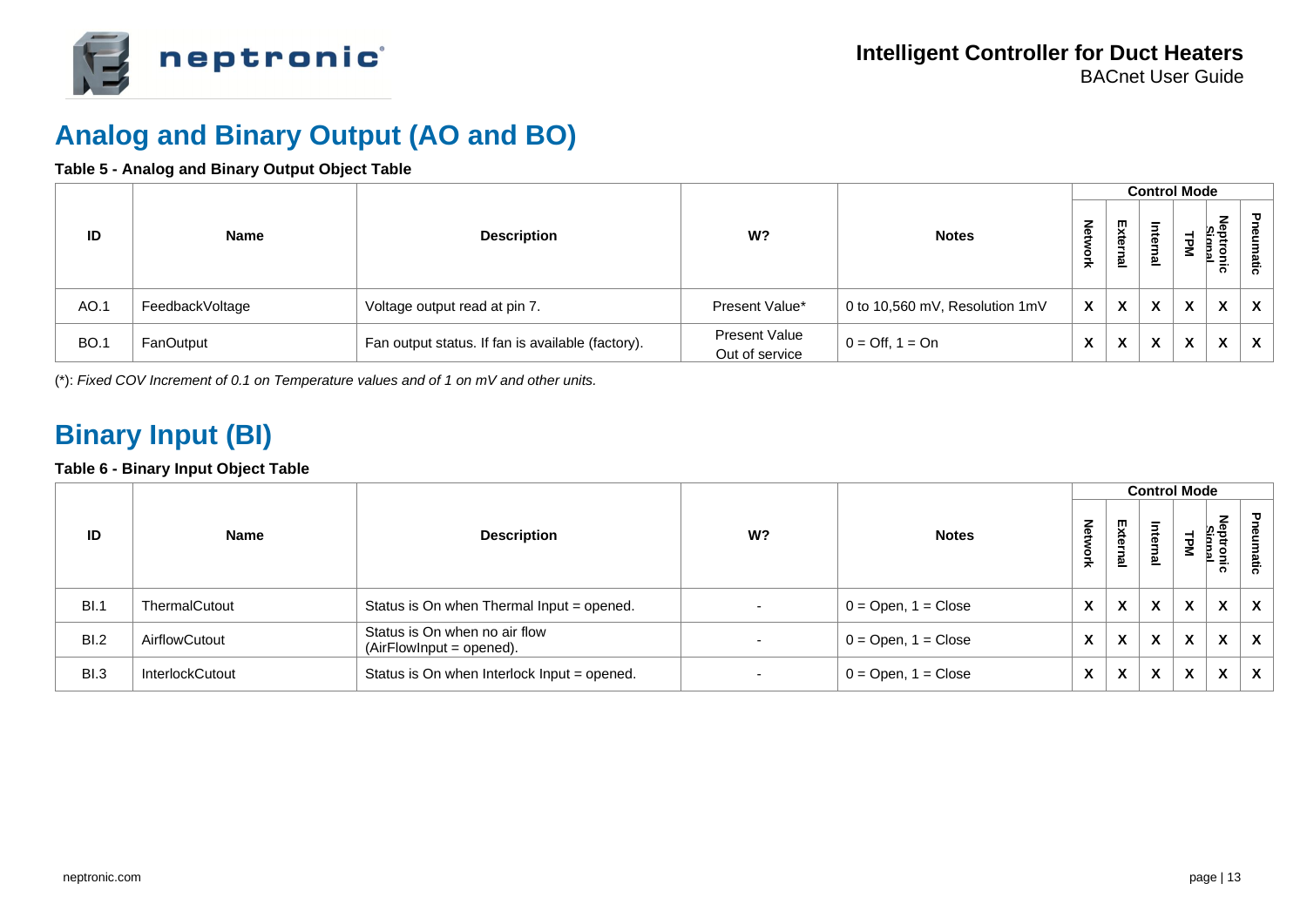

### **Binary Value (BV)**

#### **Table 7 - Binary Value Object Table**

|              |              |                                                                                     |                |                                 |                           |                           |          | <b>Control Mode</b> |                           |                           |
|--------------|--------------|-------------------------------------------------------------------------------------|----------------|---------------------------------|---------------------------|---------------------------|----------|---------------------|---------------------------|---------------------------|
| ID           | <b>Name</b>  | <b>Description</b>                                                                  | W <sub>2</sub> | <b>Notes</b>                    |                           | External                  | Internal | TPM                 | Neptronic<br>Signal       | Pneumatic                 |
| Integrator   |              |                                                                                     |                |                                 |                           |                           |          |                     |                           |                           |
| BV.1         | SystemMode   | Actual system mode.                                                                 | Present Value  | $0 = Heat, 1 = Off$             | $\boldsymbol{\mathsf{X}}$ | $\pmb{\chi}$              | X        | $\mathbf{x}$        | $\boldsymbol{\mathsf{X}}$ | $\boldsymbol{\mathsf{X}}$ |
| BV.2         | Stage1Output | Status of stage 1 output.<br>Number of stages depends on internal<br>configuration. |                | $0 = \text{Off}, 1 = \text{On}$ | X                         | X                         | X        | $\mathsf{x}$        | $\boldsymbol{\mathsf{x}}$ | $\boldsymbol{\mathsf{X}}$ |
| BV.3         | Stage2Output | Status of stage 2 output.<br>Number of stages depends on internal<br>configuration. |                | $0 = \text{Off}, 1 = \text{On}$ | $\boldsymbol{\mathsf{x}}$ | $\pmb{\chi}$              | X        | X                   | $\boldsymbol{\mathsf{X}}$ | $\boldsymbol{\mathsf{X}}$ |
| BV.4         | Stage3Output | Status of stage 3 output.<br>Number of stages depends on internal<br>configuration. |                | $0 = \text{Off}, 1 = \text{On}$ | $\boldsymbol{\mathsf{x}}$ | X                         | X        | X                   | X                         | $\boldsymbol{\mathsf{X}}$ |
| <b>BV.5</b>  | Stage4Output | Status of stage 4 output.<br>Number of stages depends on internal<br>configuration. |                | $0 = \text{Off}, 1 = \text{On}$ | $\pmb{\chi}$              | $\boldsymbol{\mathsf{x}}$ | X        | X                   | X                         | $\boldsymbol{\mathsf{X}}$ |
| BV.6         | Stage5Output | Status of stage 5 output<br>Number of stages depends on internal<br>configuration   |                | $0 = \text{Off}, 1 = \text{On}$ | $\boldsymbol{\mathsf{x}}$ | $\boldsymbol{\mathsf{x}}$ | X        | X                   | X                         | $\boldsymbol{\mathsf{x}}$ |
| BV.7         | Stage6Output | Status of stage 6 output.<br>Number of stages depends on internal<br>configuration. |                | $0 = \text{Off}, 1 = \text{On}$ | $\pmb{\chi}$              | $\pmb{\chi}$              | X        | X                   | X                         | $\boldsymbol{\mathsf{X}}$ |
| BV.8         | Stage7Output | Status of stage 7 output.<br>Number of stages depends on internal<br>configuration. |                | $0 = \text{Off}, 1 = \text{On}$ | $\boldsymbol{\mathsf{x}}$ | $\boldsymbol{\mathsf{X}}$ | X        | X                   | X                         | $\boldsymbol{\mathsf{X}}$ |
| <b>BV.9</b>  | Stage8Output | Status of stage 8 output.<br>Number of stages depends on internal<br>configuration. |                | $0 = \text{Off}, 1 = \text{On}$ | X                         | X                         | X        | $\mathbf{x}$        | X                         | $\boldsymbol{\mathsf{x}}$ |
| <b>BV.10</b> | Stage9Output | Status of stage 9 output.<br>Number of stages depends on internal<br>configuration. |                | $0 = \text{Off}, 1 = \text{On}$ | $\pmb{\chi}$              | $\pmb{\chi}$              | X        | X                   | $\boldsymbol{\mathsf{X}}$ | $\boldsymbol{\mathsf{X}}$ |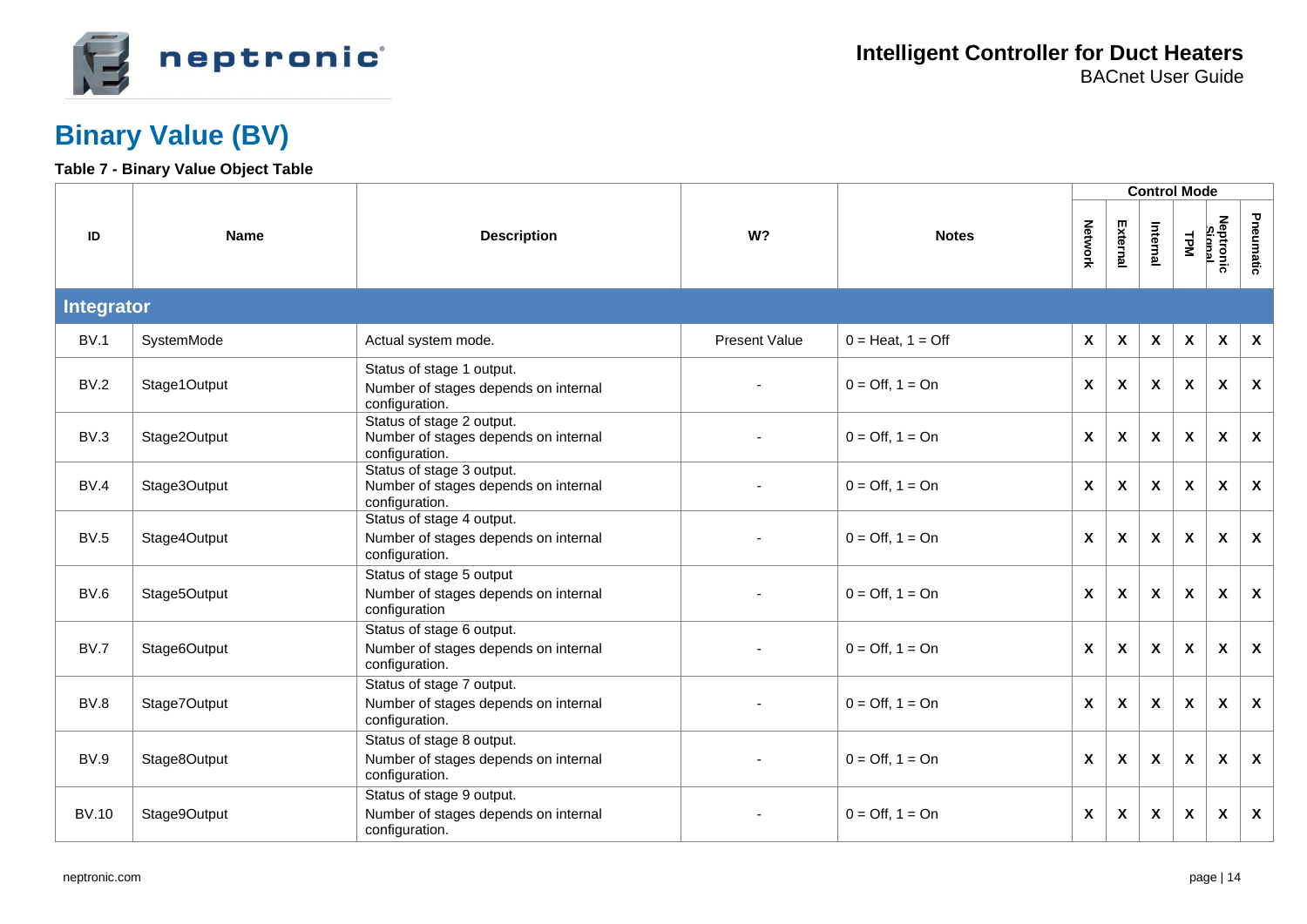

|              |                                   |                                                                                      |    |                                 |                           |                           |                           | <b>Control Mode</b>       |                           |                           |
|--------------|-----------------------------------|--------------------------------------------------------------------------------------|----|---------------------------------|---------------------------|---------------------------|---------------------------|---------------------------|---------------------------|---------------------------|
| ID           | <b>Name</b><br><b>Description</b> |                                                                                      | W? | <b>Notes</b>                    |                           | External                  | Internal                  | <b>LPM</b>                | Neptronic<br>Simal        | Pneumatic                 |
| <b>BV.11</b> | Stage10Output                     | Status of stage 10 output.<br>Number of stages depends on internal<br>configuration. |    | $0 = \text{Off}, 1 = \text{On}$ | X                         | $\boldsymbol{\mathsf{x}}$ | $\boldsymbol{\mathsf{X}}$ | X                         | X                         | X                         |
| <b>BV.12</b> | Stage11Output                     | Status of stage 11 output.<br>Number of stages depends on internal<br>configuration  |    | $0 = \text{Off}, 1 = \text{On}$ | X                         | $\boldsymbol{\mathsf{X}}$ | $\boldsymbol{\mathsf{X}}$ | $\boldsymbol{\mathsf{x}}$ | X                         | $\boldsymbol{\mathsf{x}}$ |
| <b>BV.13</b> | Stage12Output                     | Status of stage 12 output.<br>Number of stages depends on internal<br>configuration. |    | $0 = \text{Off}, 1 = \text{On}$ | $\boldsymbol{\mathsf{X}}$ | $\boldsymbol{\mathsf{X}}$ | $\boldsymbol{\mathsf{X}}$ | $\pmb{\chi}$              | X                         | $\boldsymbol{\mathsf{x}}$ |
| <b>BV.14</b> | LimitedByHeaterTemp               | Power output limited by temperature inside<br>heater enclosure.                      |    | $0 = \text{Off}, 1 = \text{On}$ | X                         | $\boldsymbol{\mathsf{x}}$ | $\boldsymbol{\mathsf{X}}$ | $\boldsymbol{\mathsf{x}}$ | X                         | $\boldsymbol{\mathsf{X}}$ |
| <b>BV.15</b> | LimitedBySSRTemp                  | Power output limited by SSR temperature.                                             |    | $0 = \text{Off}, 1 = \text{On}$ | $\mathsf{X}$              | $\boldsymbol{\mathsf{X}}$ | $\boldsymbol{\mathsf{X}}$ | $\boldsymbol{\mathsf{X}}$ | X                         | $\boldsymbol{\mathsf{X}}$ |
| <b>BV.16</b> | LimitedByBoardTemp                | Power output limited by PCB temperature.                                             |    | $0 = \text{Off}, 1 = \text{On}$ | $\boldsymbol{\mathsf{X}}$ | $\boldsymbol{\mathsf{x}}$ | $\boldsymbol{\mathsf{X}}$ | X                         | X                         | $\boldsymbol{\mathsf{X}}$ |
| <b>BV.17</b> | LimitedByDuctTemp                 | Power output limited by duct discharge<br>temperature (TS5 input).                   |    | $0 = \text{Off}, 1 = \text{On}$ | $\boldsymbol{\mathsf{X}}$ | $\boldsymbol{\mathsf{X}}$ | $\boldsymbol{\mathsf{X}}$ | $\boldsymbol{\mathsf{X}}$ | X                         | $\boldsymbol{\mathsf{X}}$ |
| <b>BV.18</b> | LimitedByChangoverTemp            | Power output limited by changeover temperature.                                      |    | $0 = \text{Off}, 1 = \text{On}$ | $\boldsymbol{\mathsf{X}}$ | $\boldsymbol{\mathsf{X}}$ | $\boldsymbol{\mathsf{X}}$ | $\boldsymbol{\mathsf{X}}$ | X                         | $\boldsymbol{\mathsf{x}}$ |
|              | <b>Integrator - Alarms</b>        |                                                                                      |    |                                 |                           |                           |                           |                           |                           |                           |
| <b>BV.30</b> | AL_GlobalAlarmMask                | Active as soon as one or more alarms are<br>present.                                 |    | $0 = \text{Off}, 1 = \text{On}$ | $\boldsymbol{\mathsf{X}}$ | $\boldsymbol{\mathsf{X}}$ | $\boldsymbol{\mathsf{X}}$ | $\boldsymbol{\mathsf{X}}$ | $\boldsymbol{\mathsf{X}}$ | $\boldsymbol{\mathsf{x}}$ |
| <b>BV.31</b> | AL_ThermalCutoutAlarm             | Status of thermal cutout.                                                            |    | $0 = \text{Off}, 1 = \text{On}$ | $\mathsf{X}$              | $\boldsymbol{\mathsf{X}}$ | $\boldsymbol{\mathsf{X}}$ | $\boldsymbol{\mathsf{X}}$ | $\boldsymbol{\mathsf{X}}$ | $\boldsymbol{\mathsf{X}}$ |
| <b>BV.32</b> | AL_AirflowCutoutAlarm             | Status of air flow cutout.                                                           |    | $0 = \text{Off}, 1 = \text{On}$ | $\boldsymbol{\mathsf{X}}$ | X                         | $\boldsymbol{\mathsf{X}}$ | $\pmb{\chi}$              | X                         | $\boldsymbol{\mathsf{X}}$ |
| <b>BV.33</b> | AL_InterlockCutoutAlarm           | Status of Interlock.                                                                 |    | $0 = \text{Off}, 1 = \text{On}$ | $\mathsf{X}$              | $\boldsymbol{\mathsf{X}}$ | $\boldsymbol{\mathsf{X}}$ | X                         | X                         | $\boldsymbol{\mathsf{X}}$ |
| <b>BV.34</b> | AL_HeaterTempCutoutAlarm          | Status of heater temperature cutout.                                                 |    | $0 = \text{Off}, 1 = \text{On}$ | X                         | X                         | X                         | X                         | X                         | $\pmb{\mathsf{X}}$        |
| <b>BV.35</b> | AL_BoardTempCutoutAlarm           | Status of board temperature cutout.                                                  |    | $0 = \text{Off}, 1 = \text{On}$ | $\mathsf{X}$              | $\boldsymbol{\mathsf{X}}$ | $\boldsymbol{\mathsf{X}}$ | $\boldsymbol{\mathsf{X}}$ | X                         | $\boldsymbol{\mathsf{x}}$ |
| <b>BV.36</b> | AL_SSRTempCutoutAlarm             | Status of SSR temperature cutout.                                                    |    | $0 = \text{Off}, 1 = \text{On}$ | $\boldsymbol{\mathsf{X}}$ | $\pmb{\mathsf{X}}$        | X                         | X                         | X                         | $\boldsymbol{\mathsf{X}}$ |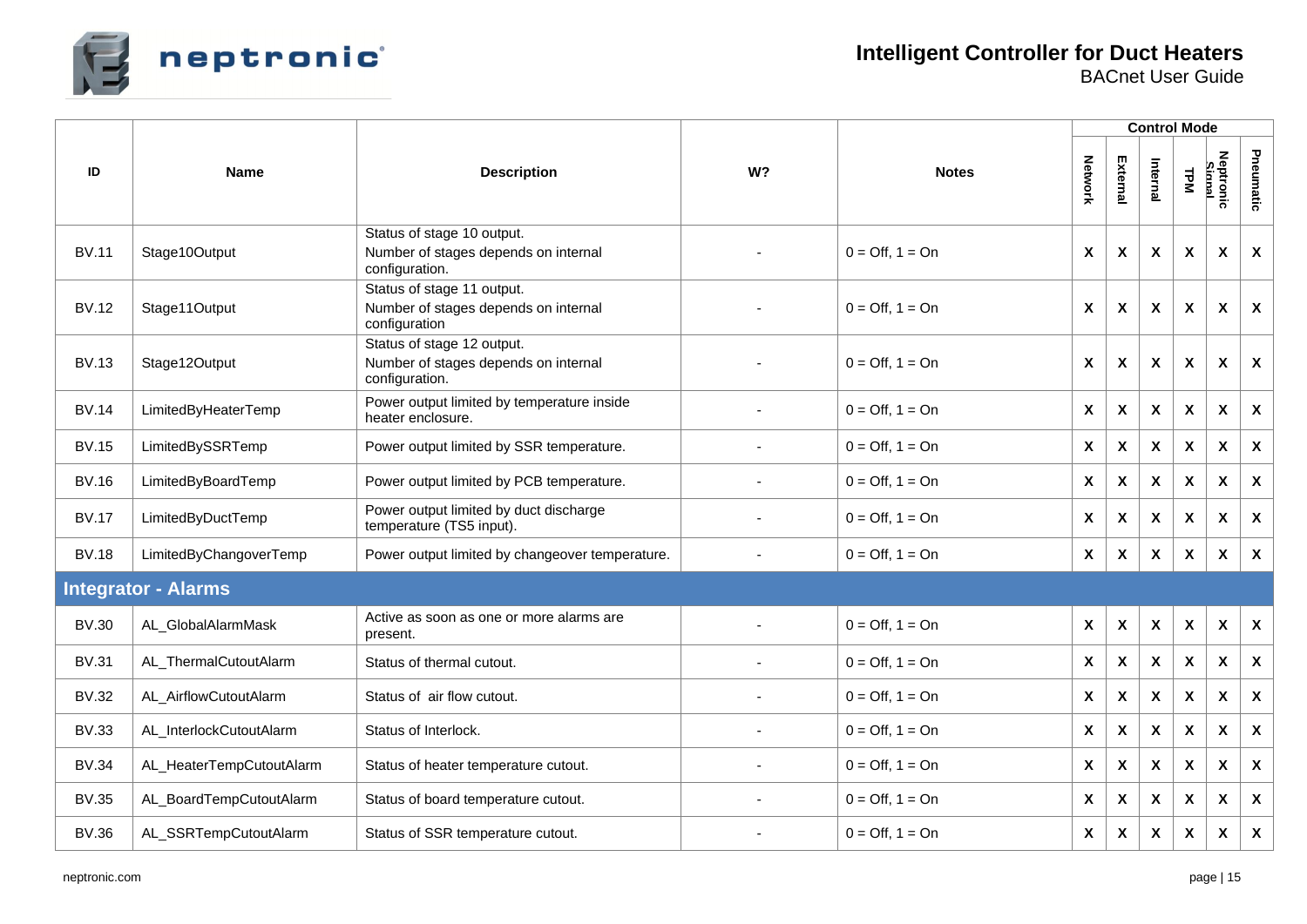

|               |                                   |                                                                                                                                          |                      |                                                                   |                           |                           |                           | <b>Control Mode</b>       |                           |                           |
|---------------|-----------------------------------|------------------------------------------------------------------------------------------------------------------------------------------|----------------------|-------------------------------------------------------------------|---------------------------|---------------------------|---------------------------|---------------------------|---------------------------|---------------------------|
| ID            | <b>Name</b>                       | <b>Description</b>                                                                                                                       | W?                   | <b>Notes</b>                                                      |                           | External                  | Internal                  | <b>LPM</b>                | Neptronic<br>Simal        | Pneumatic                 |
| <b>BV.37</b>  | T AL_RLSensorFailure              | TRL thermostat temperature sensor failure.                                                                                               |                      | $0 = \text{Off}, 1 = \text{On}$                                   | X                         | $\boldsymbol{\mathsf{X}}$ | $\boldsymbol{\mathsf{X}}$ | $\boldsymbol{\mathsf{X}}$ | X                         | $\boldsymbol{\mathsf{X}}$ |
| <b>BV.38</b>  | AL_TRLTimeout                     | Alarm in case of a TRL time- out (no<br>communication).                                                                                  |                      | $0 = \text{Off}, 1 = \text{On}$<br>$(1)$ = Displayed but not used | (1)                       | (1)                       | (1)                       | (1)                       | (1)                       | (1)                       |
| <b>BV.39</b>  | AL_NetworkTimeout                 | Alarm if network does not respond (no<br>communication).                                                                                 |                      | $0 = \text{Off}, 1 = \text{On}$<br>$(1)$ = Displayed but not used | (1)                       | (1)                       | (1)                       | (1)                       | (1)                       | (1)                       |
| <b>BV.40</b>  | AL_MeasuredPowerTooHigh           | Measured powered is above target value (as per<br>design).                                                                               |                      | $0 = \text{Off}, 1 = \text{On}$                                   | $\boldsymbol{\mathsf{X}}$ | $\boldsymbol{\mathsf{X}}$ | $\boldsymbol{\mathsf{X}}$ | $\boldsymbol{\mathsf{X}}$ | X                         | $\boldsymbol{\mathsf{X}}$ |
| <b>BV.41</b>  | AL_MeasuredPowerTooLow            | Measured powered is below target value (as per<br>design).                                                                               |                      | $0 = \text{Off}, 1 = \text{On}$                                   | $\boldsymbol{\mathsf{X}}$ | $\boldsymbol{\mathsf{X}}$ | $\boldsymbol{\mathsf{X}}$ | $\boldsymbol{\mathsf{X}}$ | X                         | $\boldsymbol{\mathsf{X}}$ |
| <b>BV.42</b>  | AL_AirFlowNotDetected             | Alarm if no air flow is detected by air flow sensor.                                                                                     |                      | $0 = \text{Off}, 1 = \text{On}$                                   | X                         | $\boldsymbol{\mathsf{x}}$ | $\boldsymbol{\mathsf{X}}$ | X                         | X                         | X                         |
| <b>BV.44</b>  | AL_InvalidConfguration            | Invalid configuration. If this is ON, contact<br>Neptronic technical support for assistance.                                             |                      | $0 = \text{Off}, 1 = \text{On}$                                   | $\boldsymbol{\mathsf{x}}$ | $\boldsymbol{\mathsf{X}}$ | $\boldsymbol{\mathsf{X}}$ | $\boldsymbol{\mathsf{x}}$ | X                         | $\boldsymbol{\mathsf{X}}$ |
|               | <b>Integrator - Configuration</b> |                                                                                                                                          |                      |                                                                   |                           |                           |                           |                           |                           |                           |
| <b>BV.100</b> | Cfg_InletTempShutdown             | When on, the system turns the unit off whenever<br>the temperature read by the Inlet Temperature<br>Sensor (TS4) Al.7. AV.17 must be ON. | <b>Present Value</b> | $0 = \text{Off}, 1 = \text{On}$                                   | $\boldsymbol{\mathsf{X}}$ | $\boldsymbol{\mathsf{X}}$ | $\boldsymbol{\mathsf{X}}$ | $\boldsymbol{\mathsf{X}}$ | X                         | $\boldsymbol{\mathsf{X}}$ |
| <b>BV.101</b> | Cfg_NetworkTempUnits              | Available temperature units when viewed via<br>BACnet.                                                                                   | <b>Present Value</b> | $0 = Celsius, 1 = Fahrenheit$                                     | $\boldsymbol{\mathsf{x}}$ | $\boldsymbol{\mathsf{x}}$ | $\boldsymbol{\mathsf{x}}$ | X                         | X                         | $\boldsymbol{\mathsf{x}}$ |
| BV.102        | Cfg_NetworkcontrolOverride        | Overrides DIP switch value to force network<br>control mode.                                                                             | <b>Present Value</b> | $0 = \text{Off}, 1 = \text{On}$                                   | X                         | $\boldsymbol{\mathsf{x}}$ | $\boldsymbol{\mathsf{X}}$ | X                         | X                         | $\boldsymbol{\mathsf{X}}$ |
| BV.103        | Cfg_TRLTempUnits                  | Available temperature units when viewed via TRL<br>Thermostat.                                                                           | <b>Present Value</b> | $0 = Celsius, 1 = Fahrenheit$                                     | $\boldsymbol{\mathsf{X}}$ | $\boldsymbol{\mathsf{x}}$ | $\boldsymbol{\mathsf{X}}$ | $\boldsymbol{\mathsf{x}}$ | X                         | $\boldsymbol{\mathsf{X}}$ |
| <b>BV.104</b> | Cfg_TRLSetpointLock               | If ON, setpoint cannot be modified via TRL<br>thermostat.                                                                                | <b>Present Value</b> | $0 = \text{Off}, 1 = \text{On}$                                   | $\boldsymbol{\mathsf{X}}$ | $\boldsymbol{\mathsf{X}}$ | $\boldsymbol{\mathsf{X}}$ | X                         | X                         | $\boldsymbol{\mathsf{X}}$ |
| <b>BV.105</b> | Cfg_TRLSystemStatusLock           | If ON, heater cannot be manually turned on or off<br>from the TRL thermostat.                                                            | <b>Present Value</b> | $0 = \text{Off}, 1 = \text{On}$                                   | X                         | $\boldsymbol{\mathsf{x}}$ | $\boldsymbol{\mathsf{x}}$ | X                         | X                         | $\boldsymbol{\mathsf{X}}$ |
| BV.106        | Cfg_DuctSafety                    | Duct safety.                                                                                                                             | <b>Present Value</b> | $0 = \text{Off}, 1 = \text{On}$                                   | $\boldsymbol{\mathsf{x}}$ | $\boldsymbol{\mathsf{X}}$ | $\boldsymbol{\mathsf{X}}$ | $\boldsymbol{\mathsf{X}}$ | $\boldsymbol{\mathsf{X}}$ | $\boldsymbol{\mathsf{X}}$ |
| <b>BV.107</b> | Cfg_AutoPID                       | Automatic PID.                                                                                                                           | <b>Present Value</b> | $0 = \text{Off}, 1 = \text{On}$                                   | X                         | X                         | X                         | $\boldsymbol{\mathsf{x}}$ | X                         | X                         |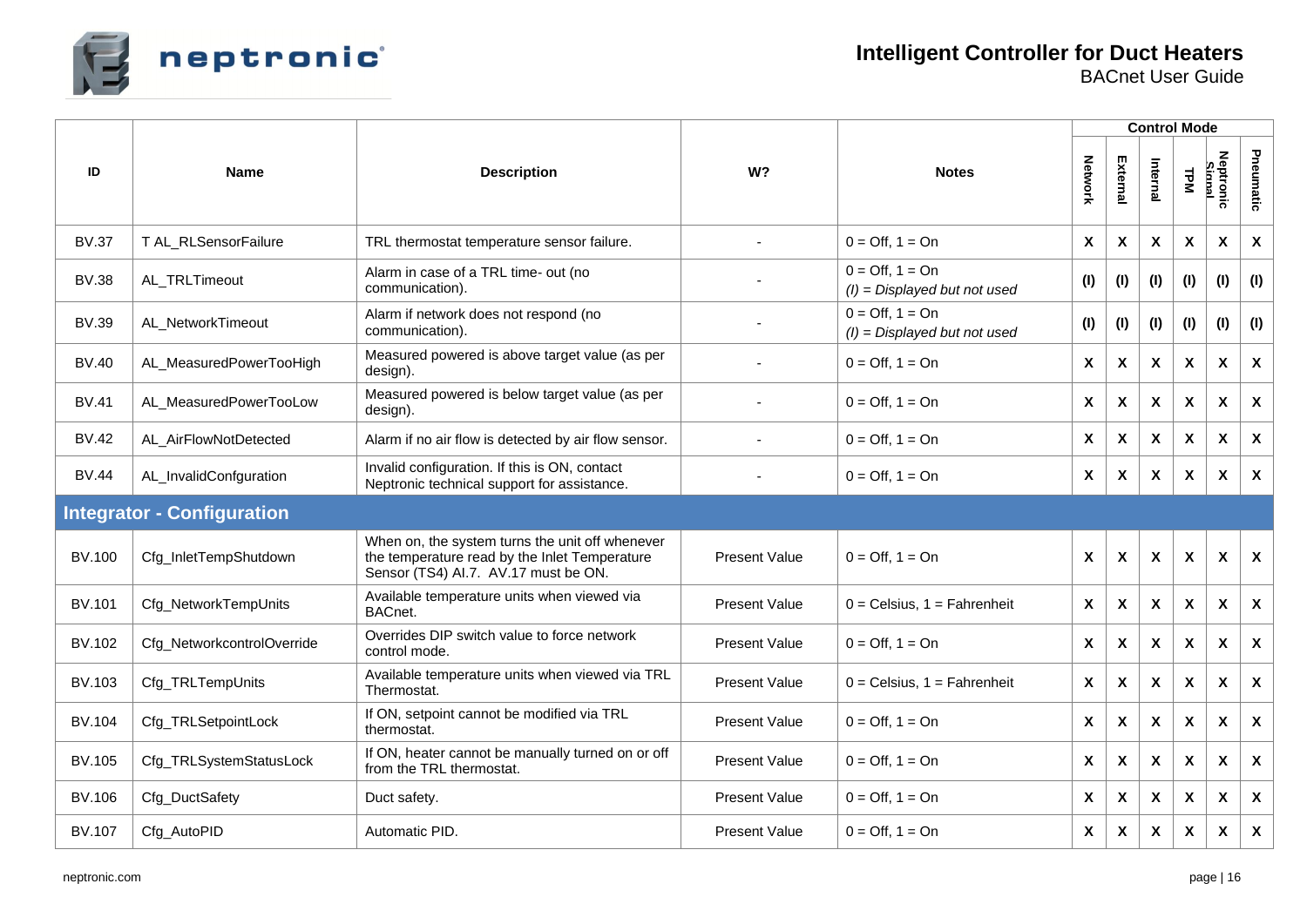

**Intelligent Controller for Duct Heaters**

|               |                                                       |                                                                |                      |                                 | <b>Control Mode</b>       |                           |                           |                           |                    |                           |  |
|---------------|-------------------------------------------------------|----------------------------------------------------------------|----------------------|---------------------------------|---------------------------|---------------------------|---------------------------|---------------------------|--------------------|---------------------------|--|
| ID            | <b>Name</b>                                           | <b>Description</b>                                             | W <sup>2</sup>       | <b>Notes</b>                    |                           | External                  | Internal                  | <b>TPM</b>                | Neptronic<br>Simal | Pneumatic                 |  |
| <b>BV.108</b> | Cfg_TRLDisplayTime                                    | Display time on TRL thermostat.                                | <b>Present Value</b> | $0 = \text{Off}, 1 = \text{On}$ | X                         | $\mathbf{x}$              | X                         | $\boldsymbol{\mathsf{x}}$ | X                  | X                         |  |
| BV.109        | Cfg_TRLTimeFormat                                     | Time format.                                                   | <b>Present Value</b> | $0 = 24h$ , $1 = 12h$           | X                         | $\boldsymbol{\mathsf{x}}$ | $\boldsymbol{\mathsf{X}}$ | $\boldsymbol{\mathsf{x}}$ | X                  | $\boldsymbol{\mathsf{x}}$ |  |
|               | Advanced - Alarms (displayed only if $MSV. 103 = 2$ ) |                                                                |                      |                                 |                           |                           |                           |                           |                    |                           |  |
| BV.230        | AL_HeaterSensor1Failure                               | Heater temperatures sensor 1 for EAS patent<br>failure status. |                      | $0 = \text{Off}, 1 = \text{On}$ | $\boldsymbol{\mathsf{x}}$ | $\boldsymbol{\mathsf{X}}$ | X                         | $\boldsymbol{\mathsf{x}}$ | X                  | $\boldsymbol{\mathsf{x}}$ |  |
| BV.231        | AL_HeaterSensor2Failure                               | Heater temperatures sensor 2 for EAS patent<br>failure status. |                      | $0 = \text{Off}, 1 = \text{On}$ | $\boldsymbol{\mathsf{x}}$ | $\boldsymbol{\mathsf{x}}$ | $\boldsymbol{\mathsf{X}}$ | $\boldsymbol{\mathsf{x}}$ | X                  | $\boldsymbol{\mathsf{x}}$ |  |
| BV.232        | AL_BoardSensorFailure                                 | PCB sensor failure.                                            | $\blacksquare$       | $0 = \text{Off}, 1 = \text{On}$ | $\boldsymbol{\mathsf{x}}$ | $\mathbf{x}$              | $\boldsymbol{\mathsf{x}}$ | $\boldsymbol{\mathsf{x}}$ | X                  | $\boldsymbol{\mathsf{X}}$ |  |
| <b>BV.233</b> | AL_SSRSensorFailure                                   | SSR sensor failure.                                            |                      | $0 = \text{Off}, 1 = \text{On}$ | $\boldsymbol{\mathsf{X}}$ | $\boldsymbol{\mathsf{x}}$ | $\mathsf{x}$              | $\boldsymbol{\mathsf{x}}$ | X                  | $\boldsymbol{\mathsf{x}}$ |  |
| <b>BV.234</b> | AL_InputSensorFailure                                 | Input sensor failure.                                          |                      | $0 = \text{Off}, 1 = \text{On}$ | $\mathsf{x}$              | $\mathbf{x}$              | $\boldsymbol{\mathsf{x}}$ | $\boldsymbol{\mathsf{x}}$ | X                  | $\boldsymbol{\mathsf{X}}$ |  |
| BV.235        | AL_SupplySensorFailure                                | Supply temperature sensor failure (TS4).                       |                      | $0 = \text{Off}, 1 = \text{On}$ | X                         | $\boldsymbol{\mathsf{x}}$ | X                         | $\boldsymbol{\mathsf{x}}$ | X                  | $\boldsymbol{\mathsf{X}}$ |  |
| BV.236        | AL_DischargeSensorFailure                             | Discharge temperature sensor failure (TS5).                    |                      | $0 = \text{Off}, 1 = \text{On}$ | X                         | $\boldsymbol{\mathsf{x}}$ | $\boldsymbol{\mathsf{X}}$ | X                         | X                  | $\boldsymbol{\mathsf{X}}$ |  |
| <b>BV.237</b> | AL_CurrentSensor0Failure                              | Phase1 current transducer failure.                             |                      | $0 = \text{Off}, 1 = \text{On}$ | $\boldsymbol{\mathsf{X}}$ | $\boldsymbol{\mathsf{X}}$ | $\boldsymbol{\mathsf{x}}$ | $\boldsymbol{\mathsf{x}}$ | X                  | X                         |  |
| <b>BV.238</b> | AL_CurrentSensor1Failure                              | Phase2 current transducer failure.                             |                      | $0 = \text{Off}, 1 = \text{On}$ | $\boldsymbol{\mathsf{X}}$ | $\boldsymbol{\mathsf{X}}$ | X                         | $\boldsymbol{\mathsf{X}}$ | X                  | $\boldsymbol{\mathsf{X}}$ |  |
| BV.239        | AL_CurrentSensor2Failure                              | Phase3 current transducer failure.                             |                      | $0 = \text{Off}, 1 = \text{On}$ | X                         | X                         | X                         | X                         | X                  | X                         |  |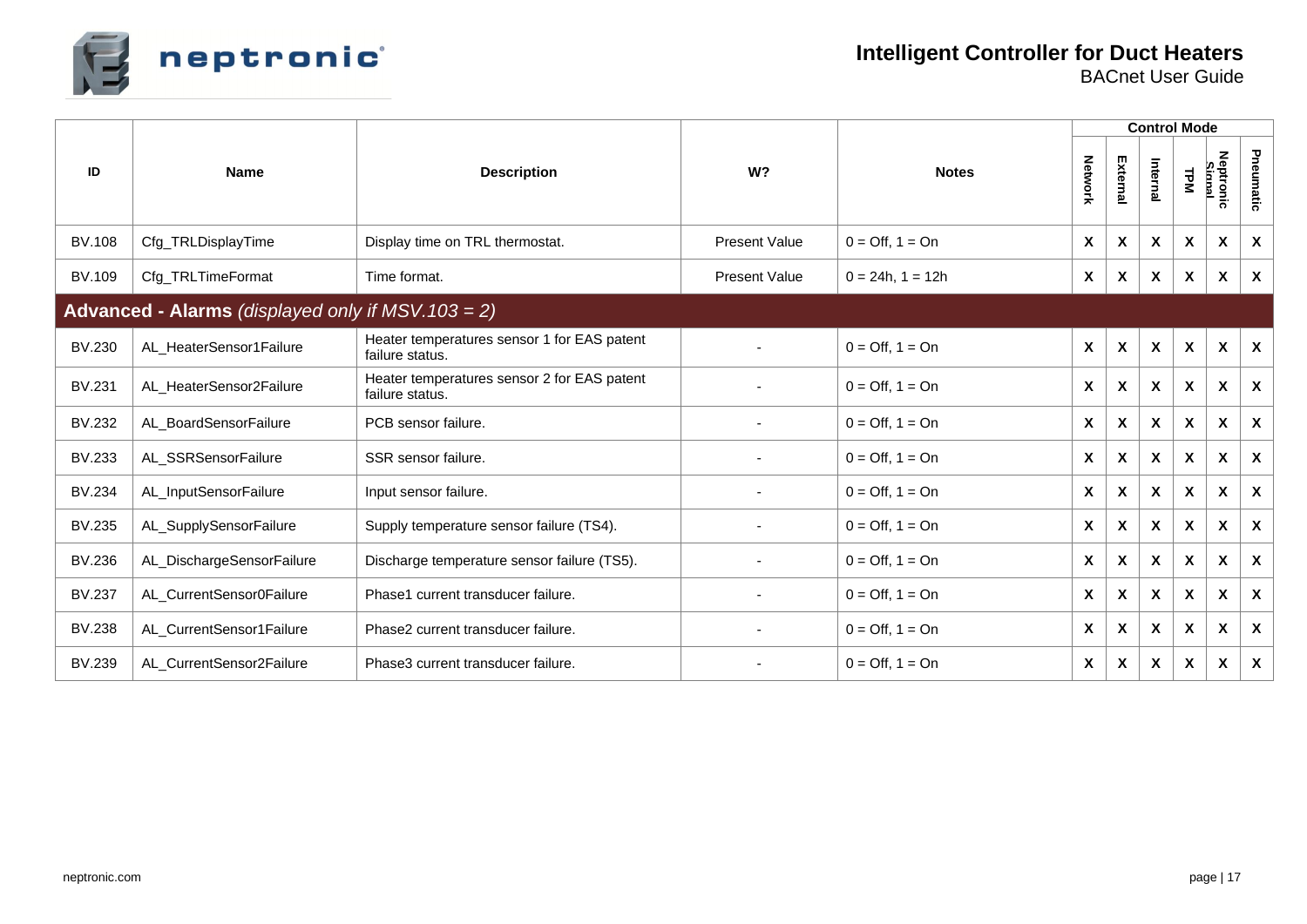

### **Multi State Value (MSV)**

#### **Table 8 - Multi State Value Object Table**

|                |                           |                                                                                                                                                    |                      |                                                                                                                              |                           |                           |          | <b>Control Mode</b>       |                           |                           |
|----------------|---------------------------|----------------------------------------------------------------------------------------------------------------------------------------------------|----------------------|------------------------------------------------------------------------------------------------------------------------------|---------------------------|---------------------------|----------|---------------------------|---------------------------|---------------------------|
| ID             | <b>Name</b>               | <b>Description</b>                                                                                                                                 | W?                   | <b>Notes</b>                                                                                                                 |                           | External                  | Internal | <b>LPM</b>                | Neptronic<br>Simal        | Pneumatic                 |
| Integrator     |                           |                                                                                                                                                    |                      |                                                                                                                              |                           |                           |          |                           |                           |                           |
| MSV.1          | AirFlowStatus             | Status of airflow detected at the heater by the<br>patented EAS (Electronic Air Flow Sensors). Only<br>available for models with the patented EAS. |                      | $1 = \text{NoHeat}$<br>$2 = NoFlow$<br>$3 =$ LowFlow<br>$4 = RegularFlow$                                                    | $\boldsymbol{\mathsf{X}}$ | $\pmb{\chi}$              | X        | X                         | $\boldsymbol{\mathsf{X}}$ | $\boldsymbol{\mathsf{X}}$ |
| MSV.2          | Occupancy                 | Defines setpoint to be used based on set<br>occupancy mode.                                                                                        | <b>Present Value</b> | $1 = Occupied$<br>$2 =$ Unoccupied<br>$3 = Vacant$                                                                           | X                         | X                         | X        | $\mathsf{x}$              | $\boldsymbol{\mathsf{x}}$ | $\boldsymbol{\mathsf{x}}$ |
| <b>MSV.100</b> | Cfg_ControlMode           | System control mode as per dip switches, factory<br>configuration and user parameters.                                                             |                      | $1 =$ External<br>$2 =$ Internal<br>$3$ = Neptronic Signal<br>$4 = Network$<br>$5 =$ Pneumatic<br>$6 = TPM$<br>$7 =$ Network | $\boldsymbol{\mathsf{X}}$ | $\boldsymbol{\mathsf{x}}$ | X        | X                         | $\boldsymbol{\mathsf{x}}$ | $\boldsymbol{\mathsf{x}}$ |
| <b>MSV.101</b> | Cfg_ControlTempSource     | Internal control temperature input source.                                                                                                         | <b>Present Value</b> | $1 =$ Analog Input<br>$2 =$ Network Temp<br>$3 = TRL$ Temp<br>$4 =$ Supply Temp<br>$5 =$ Discharge Temp                      | $\boldsymbol{\mathsf{x}}$ | $\pmb{\chi}$              | X        | $\boldsymbol{\mathsf{x}}$ | $\boldsymbol{\mathsf{x}}$ | $\boldsymbol{\mathsf{X}}$ |
| <b>MSV.102</b> | Cfg_ControlSetpointSource | Internal control setpoint source.                                                                                                                  | <b>Present Value</b> | $1 =$ On board setpoint<br>$2 =$ Network setpoint<br>$3 = TRL$ setpoint                                                      |                           |                           | X        |                           |                           |                           |
| <b>MSV.103</b> | Cfg_ObjectListMode        | Determines which BACnet objects can be<br>viewed.                                                                                                  | <b>Present Value</b> | $1 =$ Integrator<br>$2 =$ Advanced<br>$3 = Factory$                                                                          | $\pmb{\chi}$              | X                         | X        | X                         | X                         | X                         |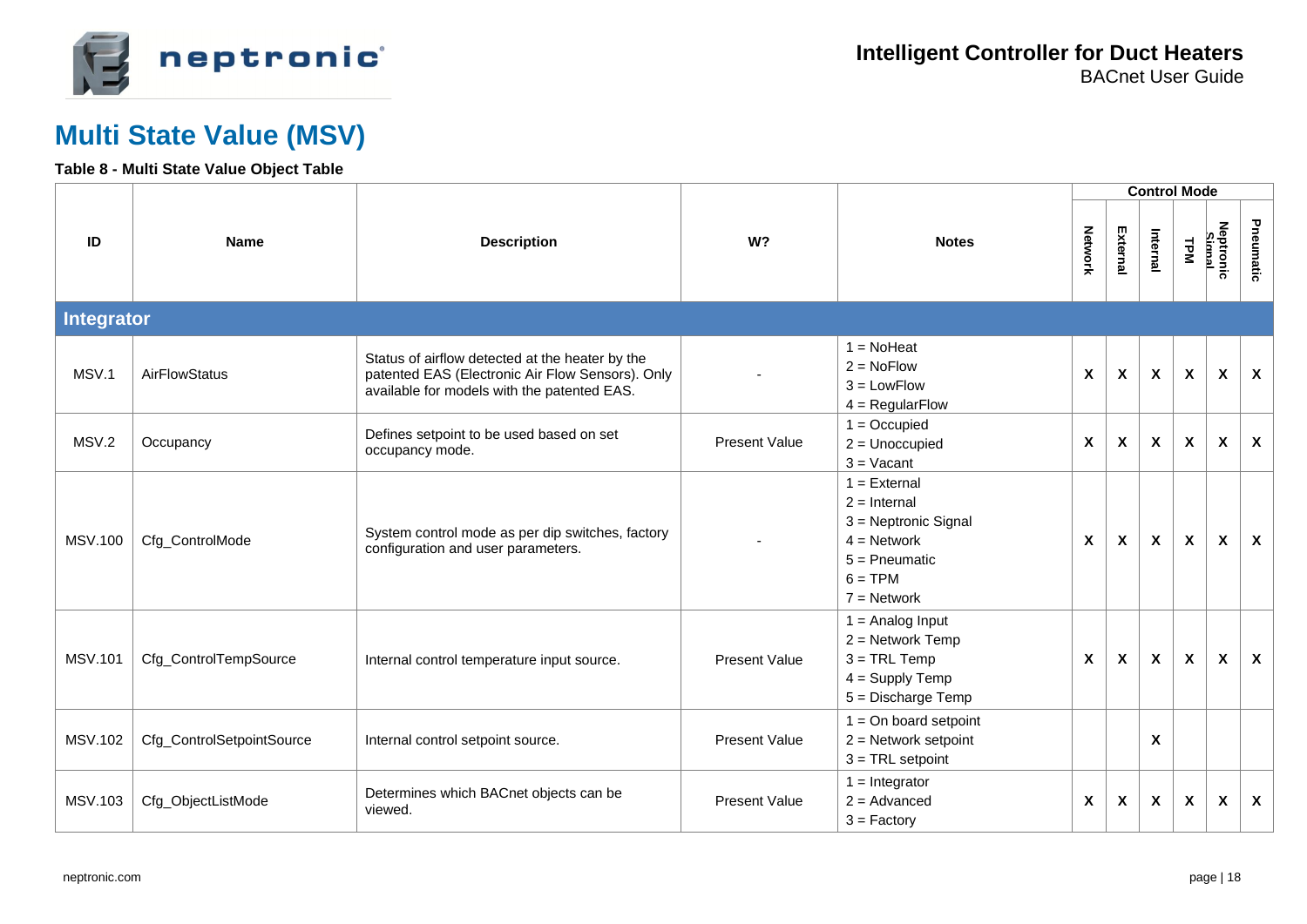

### **Program Value (PRG)**

| ID    | Name             | <b>Description</b>                                                                                                                                                                                                                                                                                                                                                                                                                                                                                                                                                                                                                   | W?             | <b>Notes</b>                                                                                                                                                                                                                                                                  |
|-------|------------------|--------------------------------------------------------------------------------------------------------------------------------------------------------------------------------------------------------------------------------------------------------------------------------------------------------------------------------------------------------------------------------------------------------------------------------------------------------------------------------------------------------------------------------------------------------------------------------------------------------------------------------------|----------------|-------------------------------------------------------------------------------------------------------------------------------------------------------------------------------------------------------------------------------------------------------------------------------|
| PRG.1 | ControllerUpdate | Represents the firmware upgrade process available for the<br>controller.<br>Read to program_status<br>• PS_LOADING: Firmware update request is pending.<br>PS_WAITING: Firmware update is available and firmware<br>update request is not pending.<br>PS_HALTED: Firmware update is not available.<br>Read to program change<br>PR_READY: Ready to update.<br>PR_HALT: Not ready to update, you can run a firmware file<br>validation (PR_RUN).<br>Write to program change<br>PR_LOAD: If firmware update is ready (validated), request<br>an update.<br>PR_RUN: Request firmware file validation.<br>PR RESTART: Reboot controller. | Program Change | program_state:<br>$PS$ IDLE = 0<br>$PS$ LOADING = 1<br>$PS_RUNNING = 2$<br>$PS$ WAITING = 3<br>$PS$ HALTED = 4<br>$PS$ UNLOADING = 5<br>program_change:<br>$PR$ READY = 0<br>$PR$ LOAD = 1<br>$PR$ RUN = 2<br>$PR$ HALT = 3<br>$PR$ <sub>RESTART</sub> = 4<br>PR UNLOAD = $5$ |

## **File (File)**

| ID     | <b>Name</b>      | <b>Description</b>                                          | W?        | <b>Notes</b>                                                   |
|--------|------------------|-------------------------------------------------------------|-----------|----------------------------------------------------------------|
| File.1 | FirmwareUpdate   | File object of the controller firmware upgrade.             | File Size | Stream access method via atomicWriteFile and<br>atomicReadFile |
| File.2 | BootloaderUpdate | File object of the controller boot loader firmware upgrade. | File Size | Stream access method via atomicWriteFile and<br>atomicReadFile |

### **Schedule (SCH)**

| ID    | <b>Name</b>       | <b>Description</b>                                                                                      | W?                                                                  | <b>Notes</b>                                                                                                              |
|-------|-------------------|---------------------------------------------------------------------------------------------------------|---------------------------------------------------------------------|---------------------------------------------------------------------------------------------------------------------------|
| SCH.1 | OccupancySchedule | Weekly occupancy schedule to specify which occupancy state is<br>active during specific periods of day. | <b>Effective Period</b><br>Priority_For_Writing<br>Schedule_Default | Result is written to OccupancyState's present value<br>(MSV.5).<br>See OccupancyState for the list of valid event values. |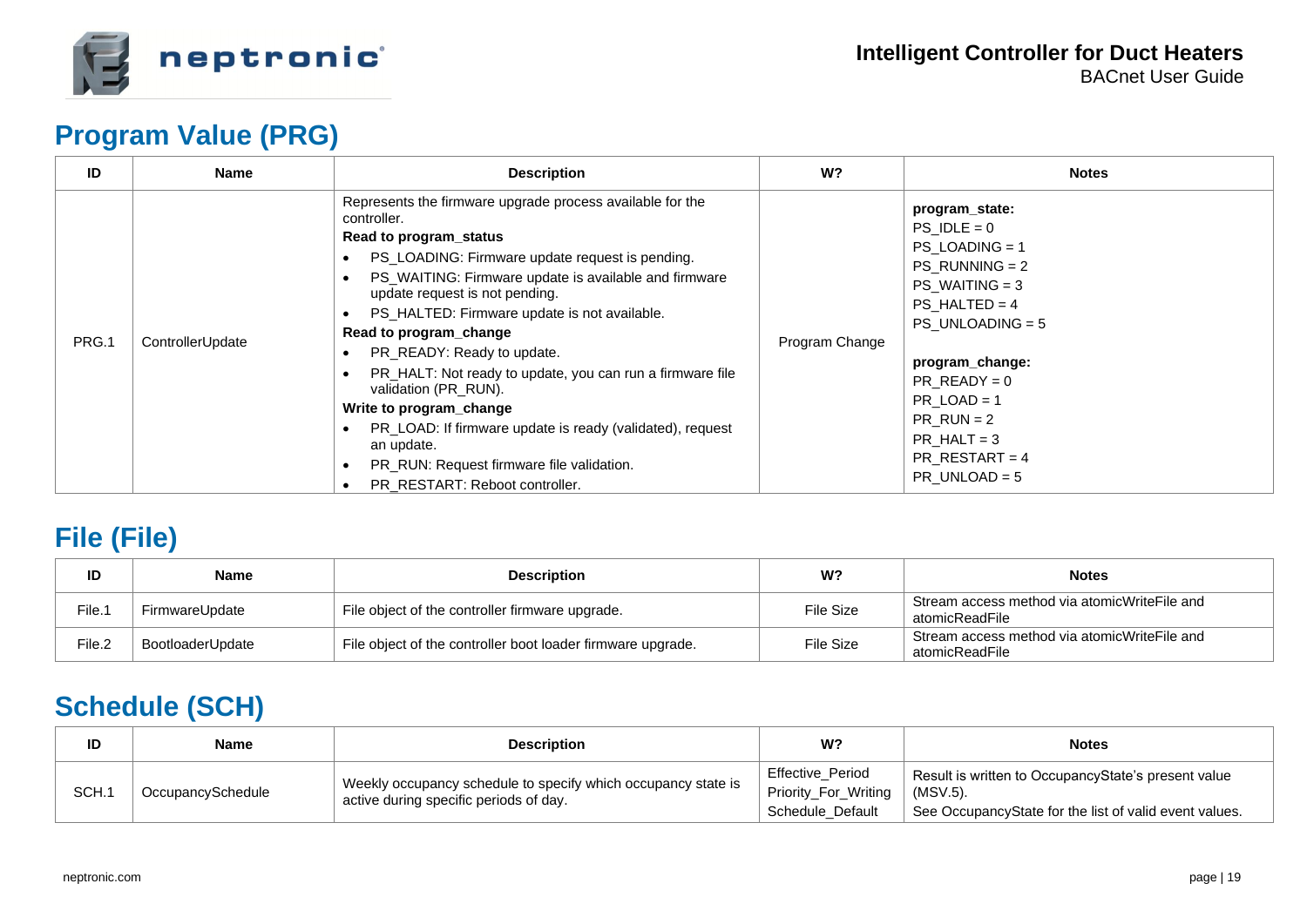

## **Factory BACnet Objects Table**

The EVCB controller provides the possibility to view different BACnet Object lists depending on the user's needs.

MSV.103 = **1**: Displays only objects identified as **"Integrator"** (blue headings).

MSV.103 = **2**: Displays objects identified as **"Integrator"** and **"Advanced"** (red headings: objects xx.200 or higher).

MSV.103 = **3**: Displays all BACnet objects including **"Integrator"**, **"Advanced"** and **"Factory"** (red headings: objects xx.1000 or higher).

#### **Factory BACnet Objects**

*Please note that "Factory" objects are for troubleshooting or for special applications and should not be modified in typical installations.*

#### **Table 9 – Factory BACnet Objects**

|         |                                                                        |                                                                                                                 |    |                                          |                           |                  | <b>Control Mode</b>       |              |                    |                           |
|---------|------------------------------------------------------------------------|-----------------------------------------------------------------------------------------------------------------|----|------------------------------------------|---------------------------|------------------|---------------------------|--------------|--------------------|---------------------------|
| ID      | <b>Name</b>                                                            | <b>Description</b>                                                                                              | W? | <b>Notes</b>                             |                           | External         | Internal                  | <b>LPM</b>   | Neptronic<br>Simal | Pneumatic                 |
|         | <b>Factory – Analog Inputs (AI)</b> (displayed only if $MSV.103 = 3$ ) |                                                                                                                 |    |                                          |                           |                  |                           |              |                    |                           |
| AI.1001 | ISens0                                                                 | Reading of current transducer on phase 1.                                                                       |    | Range as per design<br>Resolution 0.1A   | $\boldsymbol{\mathsf{x}}$ | $\boldsymbol{x}$ | $\mathbf x$               | $\mathbf{x}$ | X                  | $\boldsymbol{\mathsf{x}}$ |
| AI.1002 | ISens1                                                                 | Reading of current transducer on phase 2.<br>If current sensors are available.                                  |    | Range as per design<br>Resolution 0.1A   | X                         | X                | $\boldsymbol{\mathsf{x}}$ | X            | X                  | $\boldsymbol{\mathsf{x}}$ |
| AI.1003 | ISens <sub>2</sub>                                                     | Reading of current transducer on phase 3.                                                                       |    | Range as per design<br>Resolution 0.1A   | X                         | X                | X                         | X            | X                  | $\mathbf{x}$              |
| AI.1004 | MeasuredLineVoltage                                                    | Measured line voltage.                                                                                          |    | 0 to 65,535 volts, Resolution 1 volt     | X                         | $\mathsf{x}$     | $\boldsymbol{\mathsf{x}}$ | X            | X                  | $\boldsymbol{\mathsf{x}}$ |
| AI.1005 | HeaterSensor1Input                                                     | Measured input voltage of EAS heater sensor 1.<br>Only if AI.3 is available.                                    |    | 0 to 3,300 millivolts<br>Resolution 1 mv | X                         | X                | $\boldsymbol{\mathsf{x}}$ | X            | X                  | $\mathbf{x}$              |
| AI.1006 | HeaterSensor2Input                                                     | Measured input voltage of EAS heater sensor 2.<br>Only if AI.4 is available.                                    |    | 0 to 3,300 millivolts<br>Resolution 1 mv | X                         | X                | $\boldsymbol{\mathsf{x}}$ | X            | X                  | $\boldsymbol{\mathsf{x}}$ |
| AI.1007 | SSRSensorInput                                                         | Measured input voltage of solid-state relay sensor.<br>Only if AI.5 is available.                               |    | 0 to 3,300 millivolts<br>Resolution 1 mv | X                         | X                | $\boldsymbol{\mathsf{x}}$ | X            | X                  | $\mathbf{x}$              |
| AI.1008 | DischargeSensorInput                                                   | Measured input voltage of the duct sensor<br>connected to TS5 input of HEC board. Only if AI.6<br>is available. |    | 0 to 3,300 millivolts<br>Resolution 1 mv | X                         | X                | $\boldsymbol{\mathsf{X}}$ | X            | X                  | $\mathbf{x}$              |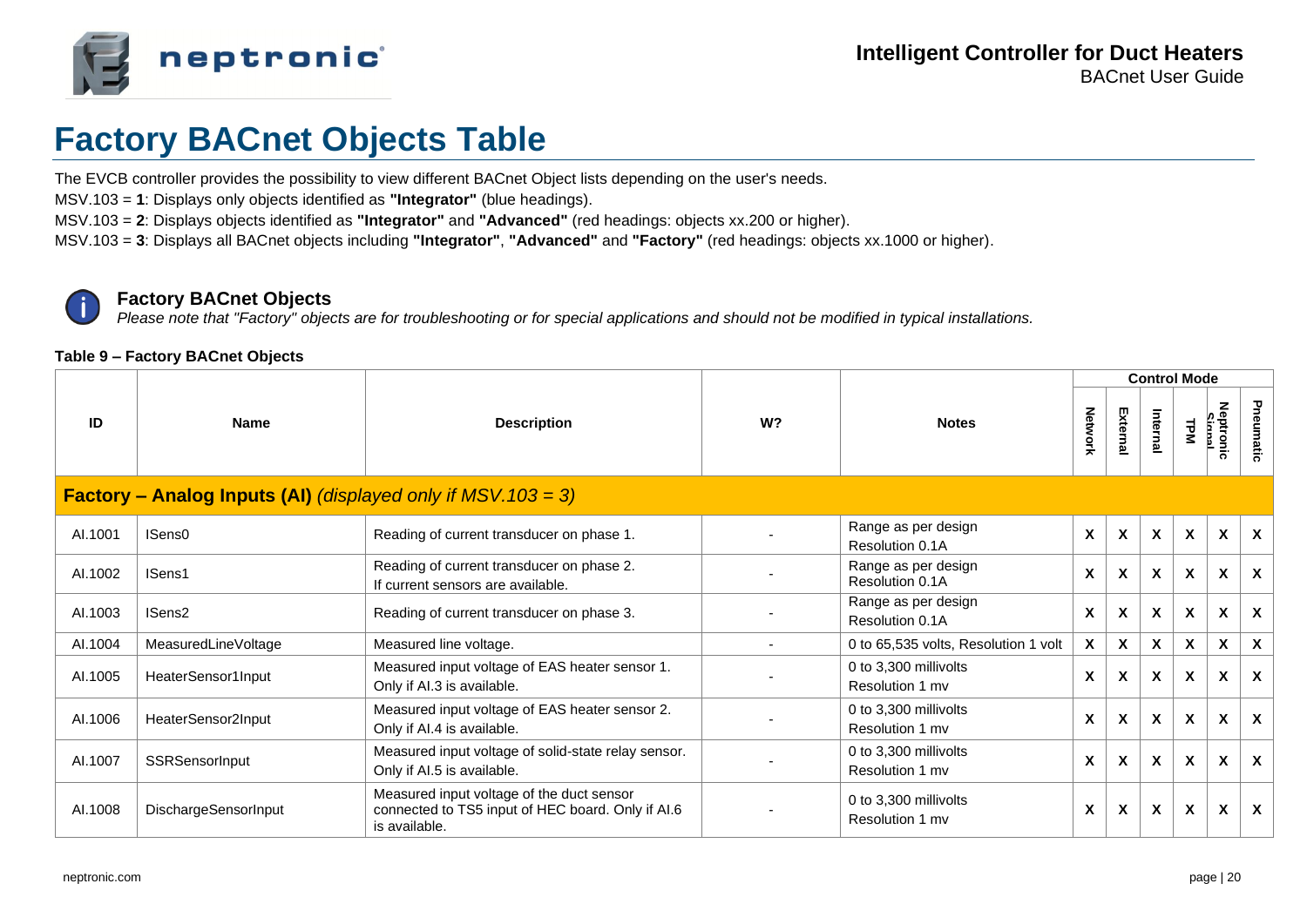

|         |                                                                       |                                                                                                                                                                          |                      |                                                            | <b>Control Mode</b>       |                           |                           |                           |                           |                           |
|---------|-----------------------------------------------------------------------|--------------------------------------------------------------------------------------------------------------------------------------------------------------------------|----------------------|------------------------------------------------------------|---------------------------|---------------------------|---------------------------|---------------------------|---------------------------|---------------------------|
| ID      | <b>Name</b>                                                           | <b>Description</b>                                                                                                                                                       | W?                   | <b>Notes</b>                                               | Network                   | External                  | Internal                  | <b>TPM</b>                | Neptronic<br>Simal        | Pneumatic                 |
| AI.1009 | InletSensorInput                                                      | Measured input voltage of the duct sensor<br>connected to TS4 input of HEC board. Only if Al.7<br>is available                                                           |                      | 0 to 3,300 millivolts<br>Resolution 1 mv                   | X                         | X                         | X                         | $\boldsymbol{\mathsf{X}}$ | X                         | $\boldsymbol{\mathsf{X}}$ |
| AI.1010 | OnBoardSetpointInput                                                  | Measured input voltage of the control board's<br>potentiometer. With HECFxxxP models only.<br>Only if AI.9 is available.                                                 |                      | 0 to 3,300 millivolts<br>Resolution 1 mv                   |                           |                           | X                         |                           |                           |                           |
| AI.1011 | BoardSensorInput                                                      | Measured input voltage of the PCB's temperature<br>sensor.                                                                                                               |                      | 0 to 3,300 millivolts<br>Resolution 1 mv                   | X                         | X                         | X                         | X                         | X                         | $\boldsymbol{\mathsf{x}}$ |
| AI.1012 | MicroTemp                                                             | Measured temperature of the on-board<br>microprocessor.                                                                                                                  |                      | -40°F to 392°F or -40°C to 200°C<br>Resolution 0.1ºF/°C    | X                         | X                         | $\mathsf{x}$              | $\mathbf{x}$              | $\boldsymbol{\mathsf{x}}$ | $\boldsymbol{\mathsf{x}}$ |
|         | <b>Factory – Analog Value (AV)</b> (displayed only if $MSV.103 = 3$ ) |                                                                                                                                                                          |                      |                                                            |                           |                           |                           |                           |                           |                           |
| AV.1001 | HeatValidDowncntr                                                     | Heat valid countdown.                                                                                                                                                    |                      | 0 to 10 secs, Resolution 1 sec                             | $\pmb{\chi}$              | $\pmb{\chi}$              | $\pmb{\mathsf{X}}$        | $\boldsymbol{\mathsf{X}}$ | $\boldsymbol{\mathsf{X}}$ | $\boldsymbol{\mathsf{X}}$ |
| AV.1002 | LastFanActionDowncntr                                                 | Last fan action countdown.                                                                                                                                               |                      | 0 to 255 secs, Resolution 1 sec                            | $\mathbf{x}$              | X                         | $\boldsymbol{\mathsf{x}}$ | $\mathbf{x}$              | $\boldsymbol{\mathsf{x}}$ | $\boldsymbol{\mathsf{x}}$ |
| AV.1003 | LastStageActionDowncntr                                               | Last stage action countdown.<br>If fan is available as per design.                                                                                                       |                      | 0 to 255 secs, Resolution 1 sec                            | $\boldsymbol{\mathsf{X}}$ | X                         | X                         | X                         | X                         | $\boldsymbol{\mathsf{X}}$ |
| AV.1004 | <b>TRLtimeoutDowncntr</b>                                             | TRL timeout countdown. If TRL is available.                                                                                                                              |                      | 0 to 900 secs, Resolution 1 sec                            | X                         | X                         | $\boldsymbol{\mathsf{x}}$ | $\mathsf{x}$              | X                         | $\boldsymbol{\mathsf{X}}$ |
| AV.1005 | HeaterSensor1IdleTemp                                                 | Idle temperature of EAS heater sensor 1.<br>If AI.3 is available.                                                                                                        |                      | -40°F to 212°F or -40°C to 100°C<br>Resolution 0.1ºF/0.1°C | $\boldsymbol{\mathsf{X}}$ | $\boldsymbol{\mathsf{X}}$ | X                         | $\boldsymbol{\mathsf{X}}$ | $\boldsymbol{\mathsf{X}}$ | $\boldsymbol{\mathsf{X}}$ |
| AV.1006 | HeaterSensor2IdleTemp                                                 | Idle temperature of EAS heater sensor 2.<br>If AI.4 is available.                                                                                                        |                      | -40°F to 212°F or -40°C to 100°C<br>Resolution 0.1ºF/0.1ºC | $\boldsymbol{\mathsf{X}}$ | $\boldsymbol{\mathsf{X}}$ | X                         | $\mathsf{x}$              | X                         | $\boldsymbol{\mathsf{x}}$ |
|         |                                                                       | <b>Factory – Analog Value (AV) - Configuration</b> (displayed only if MSV. $103 = 3$ )                                                                                   |                      |                                                            |                           |                           |                           |                           |                           |                           |
| AV.1500 | Cfg_HeaterTempPropBand                                                | PID controller proportional band value for<br>temperature inside the heater enclosure. (P term<br>gain $Kp = 100/b$ and).<br>Only if Al.5 is available and BV.1504 = ON. | <b>Present Value</b> | 32.9°F to 122°F or 0.5°C to 50°C<br>Resolution 0.1ºF/ºC    | $\boldsymbol{\mathsf{x}}$ | $\boldsymbol{\mathsf{X}}$ | $\boldsymbol{\mathsf{X}}$ | X                         | $\boldsymbol{\mathsf{X}}$ | $\boldsymbol{\mathsf{X}}$ |
| AV.1501 | Cfg_HeaterTempIntegralTime                                            | PID controller integral time for temperature inside<br>the heater enclosure. (I term gain $Ki = 1/Ti$ ).<br>Only if Al.3 and Al.4 available and BV.1502 = ON.            | <b>Present Value</b> | 0 (Ki = 0) to 500 secs<br>Resolution 1 sec                 | X                         | X                         | X                         | X                         | X                         | $\boldsymbol{\mathsf{x}}$ |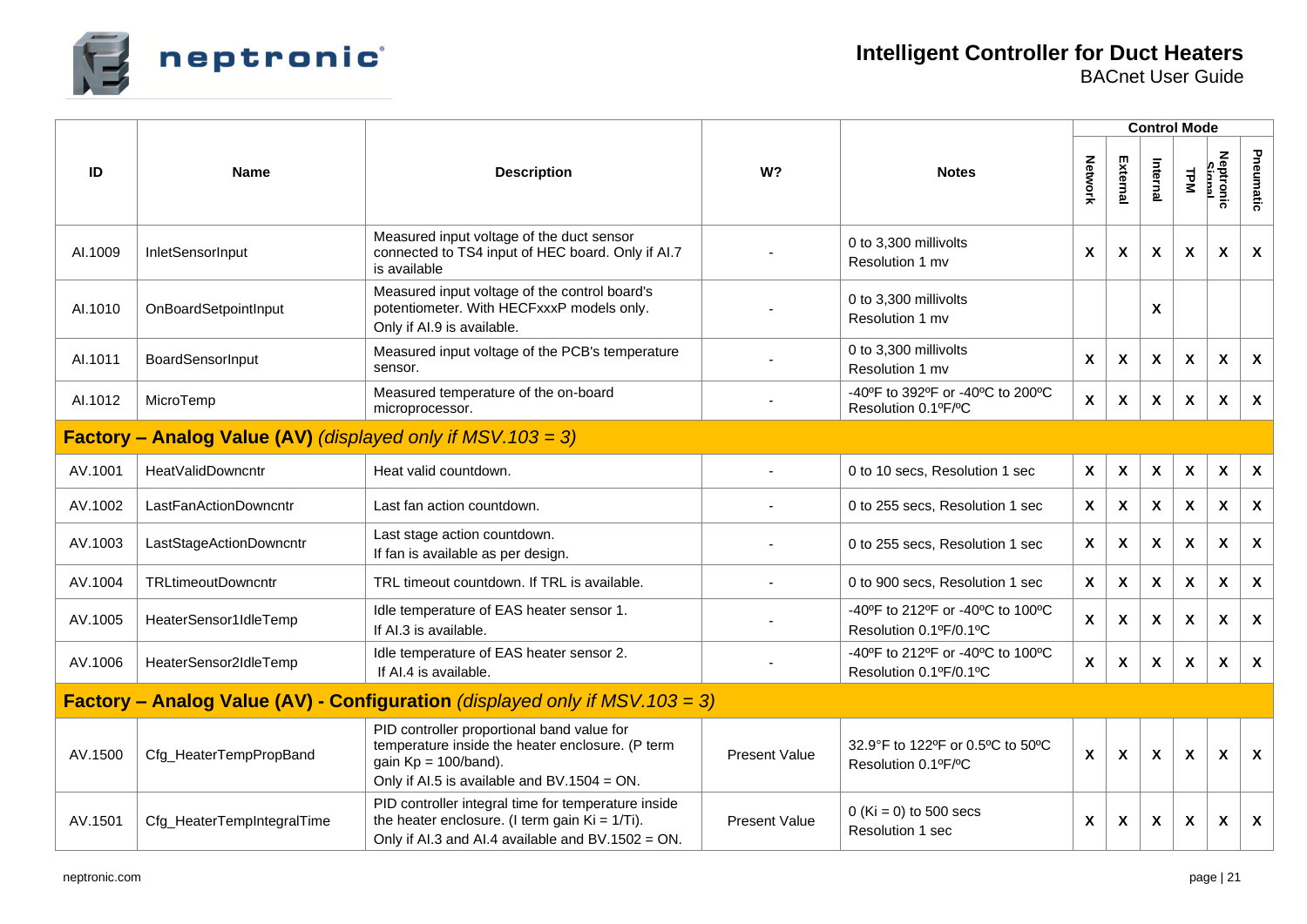

|         |                              |                                                                                                                                                            |                      |                                                         |              |                           |                           | <b>Control Mode</b>       |                    |                           |
|---------|------------------------------|------------------------------------------------------------------------------------------------------------------------------------------------------------|----------------------|---------------------------------------------------------|--------------|---------------------------|---------------------------|---------------------------|--------------------|---------------------------|
| ID      | <b>Name</b>                  | W <sub>2</sub><br><b>Description</b>                                                                                                                       |                      | <b>Notes</b>                                            |              | External                  | Internal                  | <b>TPM</b>                | Neptronic<br>Simal | Pneumatic                 |
| AV.1502 | Cfg_HeaterTempDerivativeTime | PID controller derivative time for temperature inside<br>the heater enclosure. (D term gain $Kd = Td$ ).<br>Only if Al.5 is available and $BV.1504 = ON$ . | <b>Present Value</b> | $0$ (Kd = 0) to 60 secs<br>Resolution 0.1 sec           |              | $\boldsymbol{\mathsf{x}}$ | X                         | X                         | X                  | $\mathbf{x}$              |
| AV.1503 | Cfg_SSRTempPropBand          | PID controller proportional band value for SSR<br>temperature. (P term gain $Kp = 100/b$ and).<br>Only if Al.5 is available and $BV.1504 = ON$ .           | <b>Present Value</b> | 32.9°F to 122°F or 0.5°C to 50°C<br>Resolution 0.1ºF/ºC |              | X                         | $\pmb{\mathsf{X}}$        | X                         | X                  | $\mathsf{x}$              |
| AV.1504 | Cfg_SSRTempIntegralTime      | PID controller integral time for SSR temperature.<br>(I term gain $Ki = 1/Ti$ ).<br>Only if Al.5 is available and $BV.1504 = ON$ .                         | <b>Present Value</b> | $0$ (Ki = 0) to 720 secs<br>Resolution 1 sec            |              | $\boldsymbol{\mathsf{X}}$ | $\boldsymbol{\mathsf{x}}$ | X                         | $\pmb{\chi}$       | $\mathsf{x}$              |
| AV.1505 | Cfg_SSRTempDerivativeTime    | PID controller derivative time for SSR temperature.<br>(D term gain $Kd = Td$ ).<br>Only if Al.5 is available and BV.1504 = ON.                            | <b>Present Value</b> | $0$ (Kd = 0) to 10 secs<br>Resolution 0.1 sec           |              | X                         | X                         | X                         | X                  | X                         |
| AV.1506 | Cfg_BoardTempPropBand        | PID controller proportional band value for board<br>temperature. (P term gain $Kp = 100/b$ and).<br>Only if $BV.1505 = ON$ .                               | <b>Present Value</b> | 32.9°F to 122°F or 0.5°C to 50°C<br>Resolution 0.1ºF/ºC |              | X                         | X                         | X                         | X                  | X                         |
| AV.1507 | Cfg_BoardTempIntegralTime    | PID controller integral time for board temperature.<br>(I term gain $Ki = 1/Ti$ ). Only if BV.1505 = ON.                                                   | <b>Present Value</b> | $0$ (Ki = 0) to 720 secs<br>Resolution 1 sec            |              | $\boldsymbol{\mathsf{X}}$ | $\boldsymbol{\mathsf{X}}$ | X                         | X                  | $\boldsymbol{\mathsf{X}}$ |
| AV.1508 | Cfg_BoardTempDerivativeTime  | PID controller derivative time for board<br>temperature.<br>(D term gain $Kd = Td$ ). Only if BV.1505 = ON.                                                | <b>Present Value</b> | $0$ (Kd = 0) to 10 secs<br>Resolution 0.1 sec           |              | X                         | X                         | X                         | X                  | $\boldsymbol{\mathsf{x}}$ |
| AV.1509 | Cfg_SystemOutputDeadbandLow  | Demand low limit dead band range inside which<br>system output is 0%.                                                                                      | <b>Present Value</b> | 0.0% to 10.0%, Resolution 0.1%                          | X            | $\boldsymbol{\mathsf{x}}$ | $\boldsymbol{\mathsf{X}}$ | X                         | X                  | $\boldsymbol{\mathsf{x}}$ |
| AV.1510 | Cfg_SystemOutputDeadbandHigh | Demand high limit dead band range value inside<br>which system output is 100%.                                                                             | <b>Present Value</b> | 0.0% to 10.0%, Resolution 0.1%                          | X            | $\boldsymbol{\mathsf{x}}$ | $\boldsymbol{\mathsf{x}}$ | X                         | X                  | $\boldsymbol{\mathsf{x}}$ |
| AV.1511 | Cfg_ISens0offset             | Current transducer on phase 1.                                                                                                                             | <b>Present Value</b> | ±10.0°C, Resolution 0.1A                                | X            | $\boldsymbol{\mathsf{X}}$ | $\boldsymbol{\mathsf{X}}$ | X                         | X                  | $\boldsymbol{\mathsf{X}}$ |
| AV.1512 | Cfg_ISens1offset             | Current transducer on phase 2, if sensors are<br>available.                                                                                                | <b>Present Value</b> | ±10.0°C, Resolution 0.1A                                | X            | X                         | X                         | X                         | X                  | $\mathbf{x}$              |
| AV.1513 | Cfg_ISens2offset             | Current transducer on phase 3.                                                                                                                             | <b>Present Value</b> | ±10.0°C, Resolution 0.1A                                | $\mathsf{x}$ | $\boldsymbol{\mathsf{X}}$ | X                         | $\boldsymbol{\mathsf{x}}$ | $\pmb{\chi}$       | X                         |
| AV.1514 | Cfg_Sens0Sensitivity         | Sensitivity of current transducer on phase 1.                                                                                                              | <b>Present Value</b> | 0 to 4,294,967<br>Resolution 0.001 µOhm/Hz              | X            | X                         | X                         | X                         | X                  | $\boldsymbol{\mathsf{X}}$ |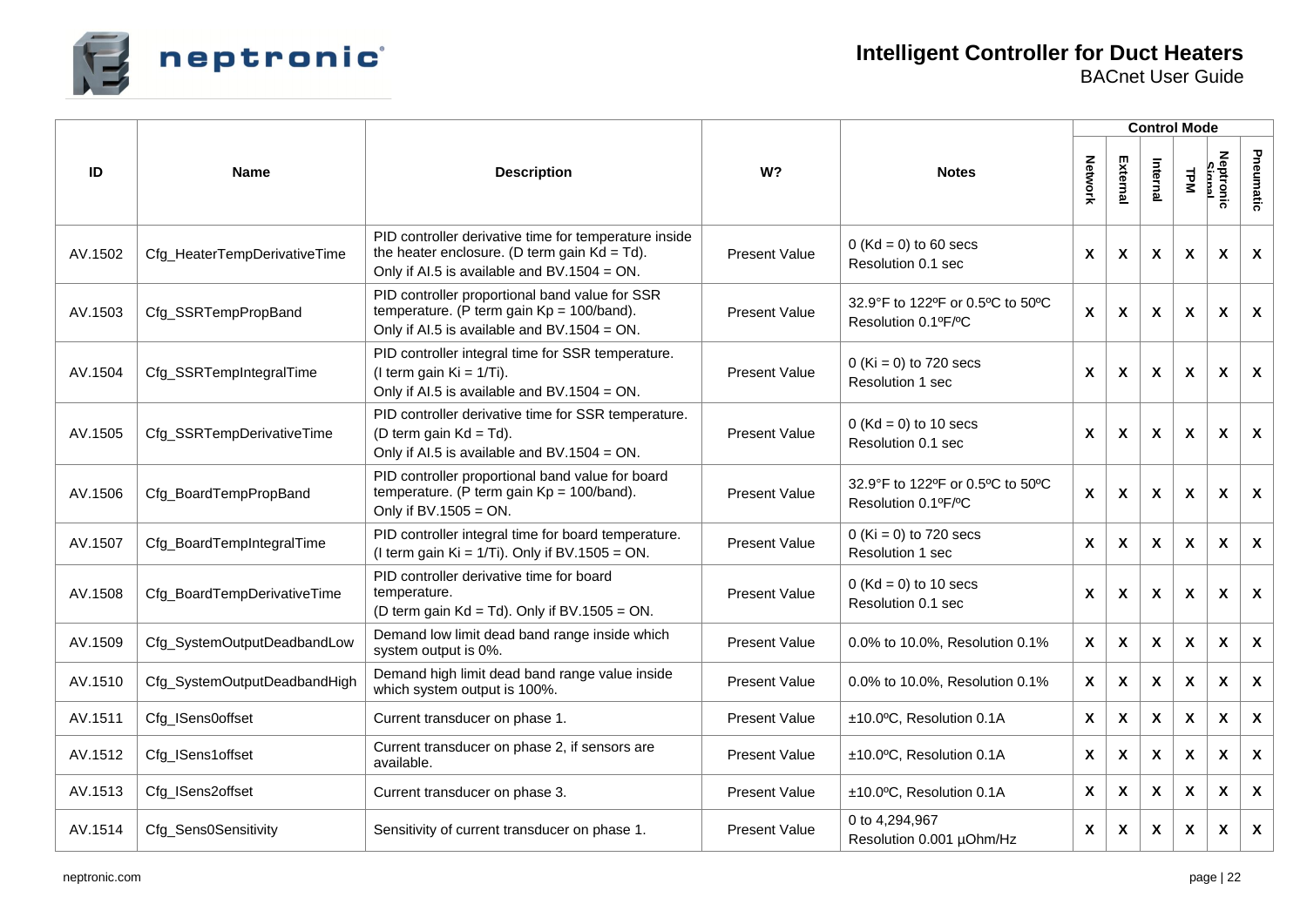

|         |                            |                                                                                                                                                 |                                                                               |                                                                  | <b>Control Mode</b>       |              |              |                           |                    |                           |
|---------|----------------------------|-------------------------------------------------------------------------------------------------------------------------------------------------|-------------------------------------------------------------------------------|------------------------------------------------------------------|---------------------------|--------------|--------------|---------------------------|--------------------|---------------------------|
| ID      | <b>Name</b>                | <b>Description</b>                                                                                                                              | W?                                                                            | <b>Notes</b>                                                     | Network                   | Externa      | Internal     | <b>LPM</b>                | Neptronic<br>Simal | Pneumatic                 |
| AV.1515 | Cfg_Sens1Sensitivity       | Sensitivity of current transducer on phase 2. If<br>sensors are available.                                                                      | <b>Present Value</b>                                                          | 0 to 4,294,967<br>Resolution 0.001 µOhm/Hz                       |                           | X            | X            | $\boldsymbol{\mathsf{x}}$ | X                  | $\boldsymbol{\mathsf{x}}$ |
| AV.1516 | Cfg_Sens2Sensitivity       | Sensitivity of current transducer on phase 3.                                                                                                   | <b>Present Value</b>                                                          | 0 to 4,294,967<br>$\pmb{\mathsf{X}}$<br>Resolution 0.001 µOhm/Hz |                           | $\pmb{\chi}$ | X            | X                         | $\pmb{\chi}$       | $\boldsymbol{\mathsf{X}}$ |
| AV.1517 | Cfg_AutoControlPbandMin    | Minimum proportional band for automatic PID of<br>control ramp.                                                                                 | <b>Present Value</b>                                                          | 0.5 to AV.1518 (max).<br>$\pmb{\mathsf{X}}$<br>Resolution 0.1°C  |                           | X            | X            | $\mathsf{x}$              | X                  | $\boldsymbol{\mathsf{X}}$ |
| AV.1518 | Cfg_AutoControlPbandMax    | Maximum proportional band for automatic PID of<br>control ramp. INTERNAL control mode ONLY and<br>$BV.107 = ON.$                                | AV.1517 (min) to 50<br><b>Present Value</b><br>Resolution 0.1°C               |                                                                  | X                         | X            | X            | $\boldsymbol{\mathsf{x}}$ | X                  | $\boldsymbol{\mathsf{X}}$ |
| AV.1519 | Cfg_AutoControlltimeMin    | Minimum integral time for automatic PID of control<br>ramp.                                                                                     | <b>Present Value</b>                                                          | 1 to AV.1520 (max)<br>Resolution 1 sec                           |                           | X            | X            | $\boldsymbol{\mathsf{x}}$ | X                  | $\boldsymbol{\mathsf{X}}$ |
| AV.1520 | Cfg_AutoControlltimeMax    | Maximum integral time for automatic PID of control<br>ramp.<br>INTERNAL control mode ONLY and BV.107 = ON.                                      | <b>Present Value</b>                                                          | AV.1519 to 3,600<br>Resolution 1 sec                             |                           | X            | X            | $\boldsymbol{\mathsf{x}}$ | X                  | $\boldsymbol{\mathsf{X}}$ |
| AV.1521 | Cfg_HeaterTempSetpoint     | Heater temperature setpoint.                                                                                                                    | 104°F to 176°F or 40°C to 80°C<br><b>Present Value</b><br>Resolution 0.5°F/°C |                                                                  | $\boldsymbol{\mathsf{x}}$ | X            | X            | X                         | X                  | $\boldsymbol{\mathsf{X}}$ |
| AV.1522 | Cfg_HeaterTempCutout       | Heater temperature cutout. If AI.3 and AI.4 are<br>available and $BV.1502 = ON$ .                                                               | 122°F to 194°F or 50°C to 90°C<br><b>Present Value</b><br>Resolution 0.5°F/°C |                                                                  | $\pmb{\mathsf{X}}$        | X            | X            | X                         | X                  | $\boldsymbol{\mathsf{x}}$ |
| AV.1523 | Cfg_AutoHeaterTempPbandMin | Minimum proportional band for automatic PID of<br>temperature inside the heater.                                                                | 0.5 to AV.1524 (max)<br><b>Present Value</b><br>Resolution 0.1°C              |                                                                  | $\pmb{\mathsf{X}}$        | X            | X            | X                         | X                  | $\mathbf{x}$              |
| AV.1527 | Cfg_SSRTempSetpoint        | SSR temperature setpoint.                                                                                                                       | 140°F to 167°F or 60°C to 75°C<br><b>Present Value</b><br>Resolution 0.5°F/°C |                                                                  | $\pmb{\mathsf{X}}$        | X            | $\mathsf{x}$ | $\boldsymbol{\mathsf{x}}$ | X                  | $\mathbf{x}$              |
| AV.1528 | Cfg_SSRTempCutout          | SSR temperature cutout.<br>If AI.5 is available and $BV.1504 = ON$ .                                                                            | <b>Present Value</b>                                                          | 158°F to 176°F or 70°C to 80°C<br>Resolution 0.5°F/°C            | $\pmb{\mathsf{X}}$        | X            | X            | X                         | X                  | $\boldsymbol{\mathsf{X}}$ |
| AV.1533 | Cfg_BoardTempSetpoint      | PC board temperature setpoint.                                                                                                                  | 140°F to 167°F or 60°C to 75°C<br><b>Present Value</b><br>Resolution 0.5°F/°C |                                                                  | X                         | X            | X            | $\mathsf{x}$              | X                  | $\mathbf{x}$              |
| AV.1534 | Cfg_BoardTempCutout        | PC board temperature cutout. If BV.1505 = ON.                                                                                                   | 158ºF to 176ºF or 70°C to 80°C<br><b>Present Value</b><br>Resolution 0.5°F/°C |                                                                  | X                         | X            | X            | $\boldsymbol{\mathsf{x}}$ | X                  | $\boldsymbol{\mathsf{x}}$ |
| AV.1539 | Cfg_AutoDuctTempPbandMin   | Minimum proportional band for automatic PID of<br>duct temperature. Only if AI.6 DischargeTemp is<br>available, $BV.106 = ON$ , $BV.107 = ON$ . | <b>Present Value</b>                                                          | 0.5 to AV.1540 (max)<br>Resolution 0.1°C                         | X                         | X            | X            | $\boldsymbol{\mathsf{x}}$ | X                  | $\boldsymbol{\mathsf{x}}$ |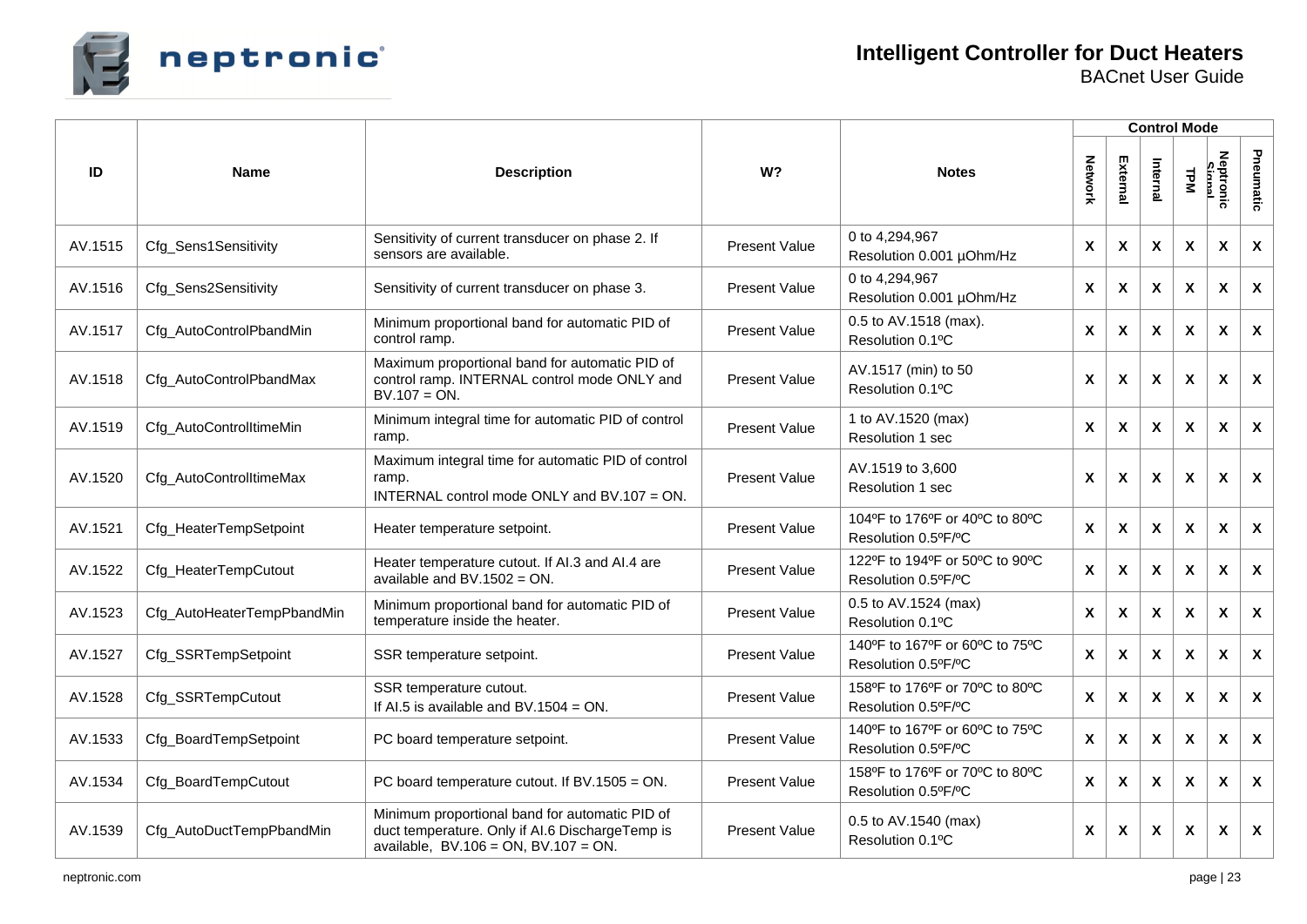

|         |                                                                                                  |                                                                                                                                          |                      |                                                                     |                    |          |                           | <b>Control Mode</b>       |                           |                           |
|---------|--------------------------------------------------------------------------------------------------|------------------------------------------------------------------------------------------------------------------------------------------|----------------------|---------------------------------------------------------------------|--------------------|----------|---------------------------|---------------------------|---------------------------|---------------------------|
| ID      | <b>Name</b>                                                                                      | <b>Description</b>                                                                                                                       | W?                   | <b>Notes</b>                                                        | Network            | External | Internal                  | <b>TPM</b>                | Neptronic<br>Simal        | Pneumatic                 |
| AV.1540 | Cfg_AutoDuctTempPbandMax                                                                         | Maximum proportional band for automatic PID of<br>duct temperature.                                                                      | <b>Present Value</b> | AV.1539 (min) to 50<br>Resolution 0.1°C                             |                    | X        | X                         | X                         | X                         | $\mathsf{x}$              |
| AV.1541 | Cfg_AutoDuctTempltimeMin                                                                         | Minimum integral time for automatic PID of duct<br>temperature. Only if AI.6 DischargeTemp available,<br>$BV.106 = ON$ , $BV.107 = ON$ . | <b>Present Value</b> | 1 to AV.1542 (max)<br>$\pmb{\mathsf{X}}$<br><b>Resolution 1 sec</b> |                    | X        | X                         | $\boldsymbol{\mathsf{x}}$ | X                         | $\mathsf{x}$              |
| AV.1542 | Cfg_AutoDuctTempItimeMax                                                                         | Maximum integral time for automatic PID of duct<br>temperature. Only if AI.6 DischargeTemp available,<br>$BV.106 = ON$ , $BV.107 = ON$ . | <b>Present Value</b> | AV.1541 to 3,600<br>Resolution 1 sec                                |                    | X        | X                         | $\boldsymbol{\mathsf{x}}$ | X                         | $\mathbf{x}$              |
| AV.1547 | Cfg_FlowDeltaTempThreshold<br>If AI.3 AND AI.4 are available                                     | Airflow Delta temperature threshold                                                                                                      | <b>Present Value</b> | 30°F to 36.5°F or 0°C to 2.5°C<br>Resolution 0.1ºF/0.1°C            |                    | X        | X                         | X                         | X                         | $\boldsymbol{\mathsf{x}}$ |
|         | <b>Factory – Binary Value (BV) - Configuration</b> (displayed only if $\overline{MSV}.103 = 3$ ) |                                                                                                                                          |                      |                                                                     |                    |          |                           |                           |                           |                           |
| BV.1500 | Cfg_AirFlowCutoutDeactivation                                                                    | Air flow cutout deactivation.                                                                                                            | <b>Present Value</b> | $0 = \text{Off}, 1 = \text{On}$                                     | $\pmb{\mathsf{X}}$ | X        | X                         | X                         | $\pmb{\chi}$              | $\mathsf{x}$              |
| BV.1501 | Cfg_HeaterSensorsAvail                                                                           | Heater sensors available.                                                                                                                | <b>Present Value</b> | $0 = \text{Off}, 1 = \text{On}$                                     | X                  | X        | $\boldsymbol{\mathsf{x}}$ | $\mathsf{x}$              | $\boldsymbol{\mathsf{X}}$ | $\mathbf{x}$              |
| BV.1502 | Cfg_HeaterSafety                                                                                 | Heater safety.                                                                                                                           | <b>Present Value</b> | $0 = \text{Off}, 1 = \text{On}$                                     | $\pmb{\mathsf{X}}$ | X        | X                         | X                         | X                         | $\mathbf{x}$              |
| BV.1503 | Cfg_SSRSensorAvail                                                                               | SSR sensor available.                                                                                                                    | <b>Present Value</b> | $0 = \text{Off}, 1 = \text{On}$                                     | $\pmb{\mathsf{X}}$ | X        | X                         | X                         | X                         | $\boldsymbol{\mathsf{X}}$ |
| BV.1504 | Cfg_SSRSafety                                                                                    | SSR safety.                                                                                                                              | <b>Present Value</b> | $0 = \text{Off}, 1 = \text{On}$                                     | X                  | X        | X                         | $\boldsymbol{\mathsf{x}}$ | X                         | $\mathbf{x}$              |
| BV.1505 | Cfg_BoardSafety                                                                                  | Board safety.                                                                                                                            | <b>Present Value</b> | $0 = \text{Off}$ . 1 = $\text{On}$                                  | X                  | X        | X                         | X                         | X                         | X                         |
| BV.1506 | Cfg_CurrentSensor0Detected                                                                       | Current sensor phase 1 detected.                                                                                                         | <b>Present Value</b> | $0 = \text{Off}, 1 = \text{On}$                                     | X                  | X        | X                         | X                         | X                         | $\boldsymbol{\mathsf{X}}$ |
| BV.1507 | Cfg_CurrentSensor1Detected                                                                       | Current sensor phase 2 detected.                                                                                                         | <b>Present Value</b> | $0 = \text{Off}, 1 = \text{On}$                                     | X                  | X        | X                         | X                         | X                         | X                         |
| BV.1508 | Cfg_CurrentSensor2Detected                                                                       | Current sensor phase 2 detected.                                                                                                         | <b>Present Value</b> | $0 = \text{Off}, 1 = \text{On}$                                     | X                  | X        | $\mathsf{x}$              | $\mathbf{x}$              | $\boldsymbol{\mathsf{x}}$ | $\mathbf{x}$              |
| BV.1509 | Cfg_SupplySensorDetected                                                                         | Supply/Inlet sensor detected.                                                                                                            | <b>Present Value</b> | $0 = \text{Off}, 1 = \text{On}$                                     | X                  | X        | X                         | X                         | X                         | $\boldsymbol{\mathsf{x}}$ |
| BV.1510 | Cfg_DischargeSensorDetected                                                                      | Discharge sensor detected.                                                                                                               | <b>Present Value</b> | $0 = \text{Off}, 1 = \text{On}$                                     | $\pmb{\mathsf{X}}$ | X        | $\pmb{\mathsf{X}}$        | X                         | $\pmb{\chi}$              | $\boldsymbol{\mathsf{X}}$ |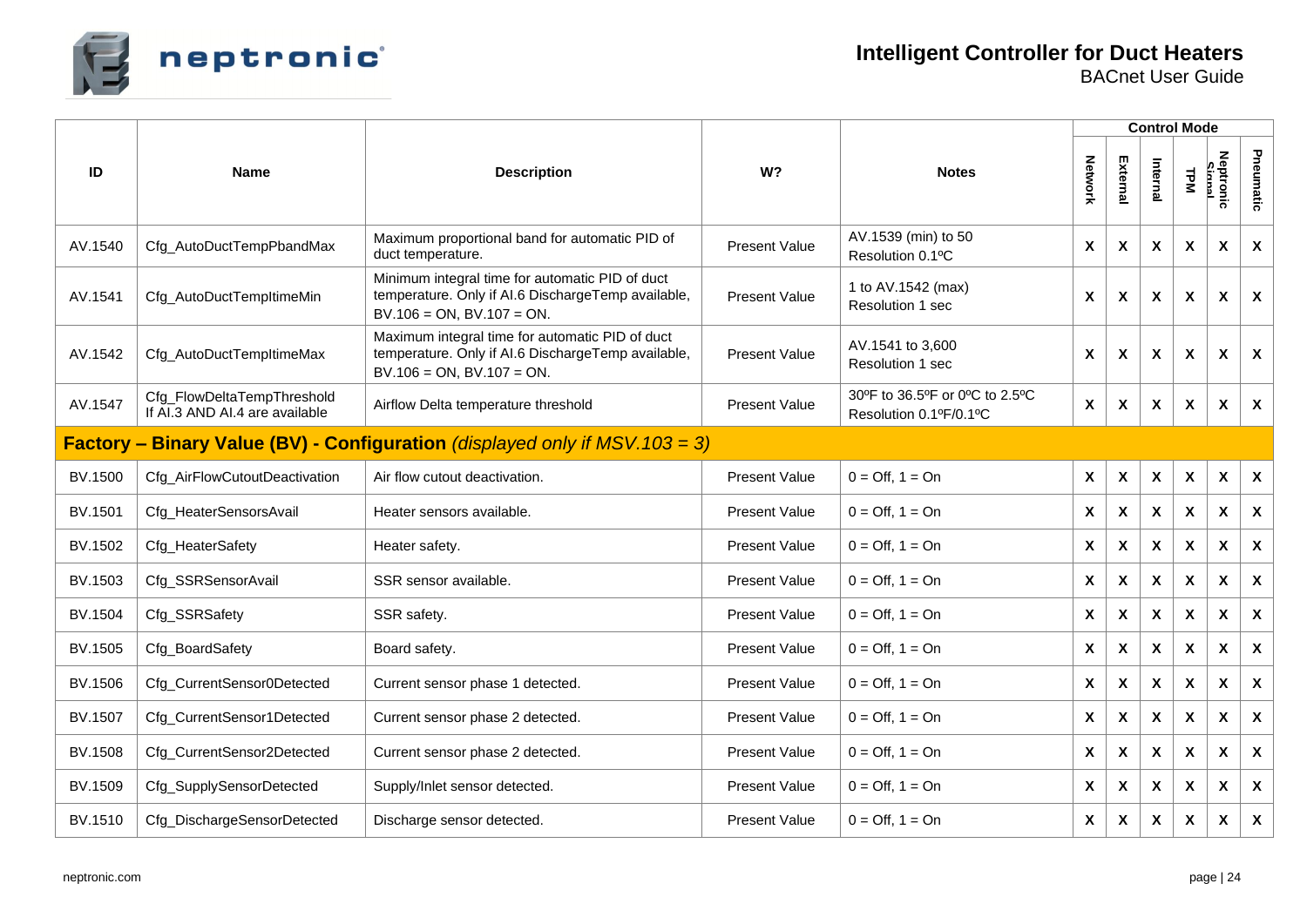

|                 |                                                                                             |                    |                      |                                                                            |   |          |          | <b>Control Mode</b> |                                         |                           |  |
|-----------------|---------------------------------------------------------------------------------------------|--------------------|----------------------|----------------------------------------------------------------------------|---|----------|----------|---------------------|-----------------------------------------|---------------------------|--|
| ID              | <b>Name</b>                                                                                 | <b>Description</b> | W?                   | <b>Notes</b>                                                               |   | External | Internal |                     | <b>Nep</b><br>$\Rightarrow$<br>°<br>ਨੋਂ | ᠊ᠣ<br>neumatic            |  |
|                 | <b>Factory – Multi State Value (BV) - Configuration</b> (displayed only if MSV. $103 = 3$ ) |                    |                      |                                                                            |   |          |          |                     |                                         |                           |  |
| <b>MSV.1500</b> | Cfg_GainSelect                                                                              | Gain selection.    | <b>Present Value</b> | $1 = 88.496$<br>$2 = 44.742$<br>$3 = 16.176$<br>$4 = 8.118$<br>$5 = 2.035$ | X | X        | X        | X                   | X                                       | $\boldsymbol{\mathsf{x}}$ |  |